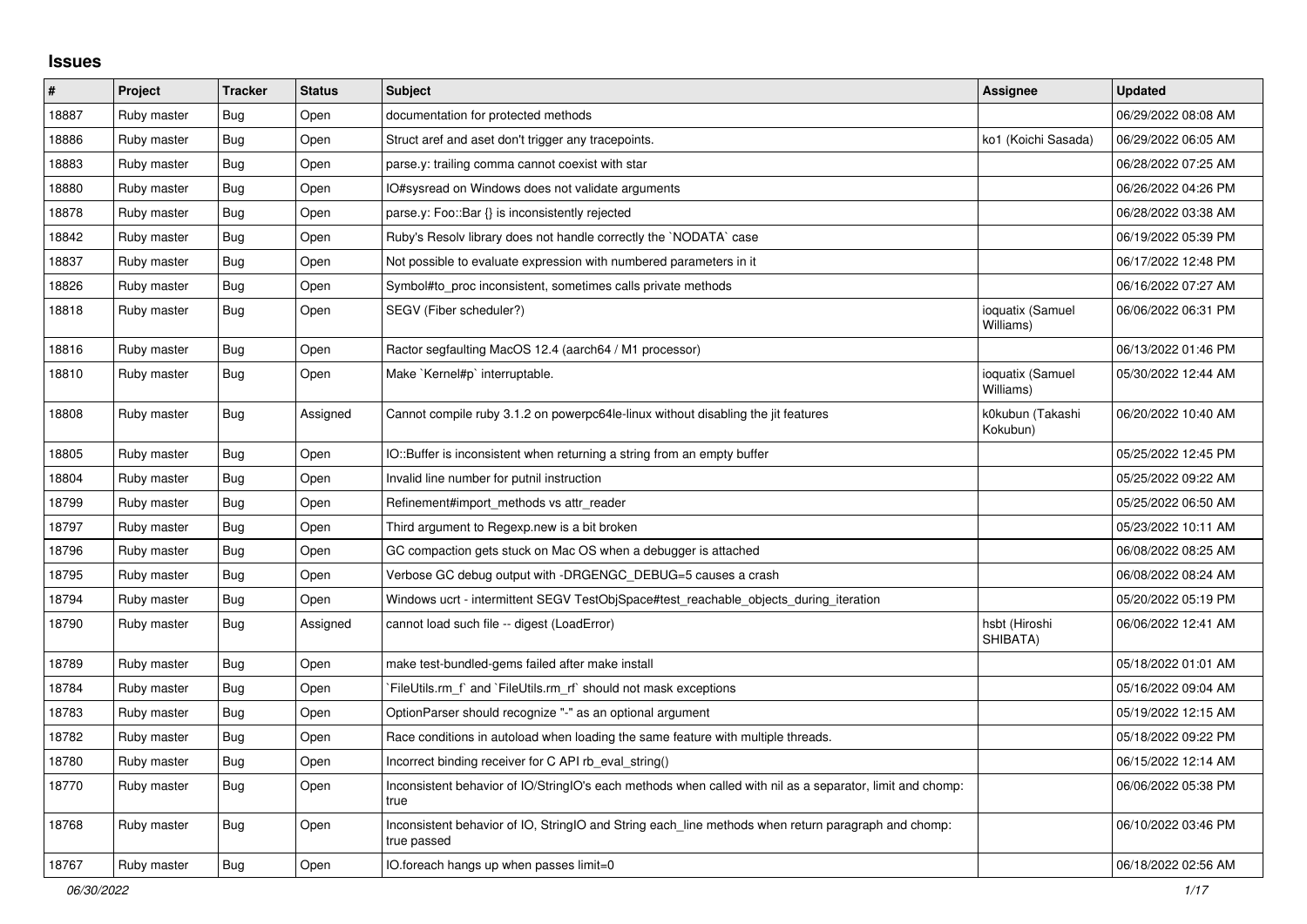| $\vert$ # | Project     | <b>Tracker</b> | <b>Status</b> | Subject                                                                                                             | Assignee                      | <b>Updated</b>      |
|-----------|-------------|----------------|---------------|---------------------------------------------------------------------------------------------------------------------|-------------------------------|---------------------|
| 18764     | Ruby master | Bug            | Open          | Build Error when Using msys2-mingw64 and Ruby 3.2                                                                   |                               | 05/10/2022 06:48 AM |
| 18763     | Ruby master | <b>Bug</b>     | Open          | The configure option "--with-openssl-dir" has lower precedence than pkg-config                                      |                               | 05/11/2022 11:39 AM |
| 18760     | Ruby master | Bug            | Open          | Ractors vs "skynet" microbenchmark                                                                                  |                               | 05/02/2022 11:36 PM |
| 18759     | Ruby master | Bug            | Open          | snapshot-ruby_2_7: test failure on macos-12                                                                         |                               | 04/28/2022 12:18 AM |
| 18758     | Ruby master | <b>Bug</b>     | Open          | Ruby fails to build on M1 Mac when x86 Homebrew is installed                                                        |                               | 04/28/2022 03:19 PM |
| 18751     | Ruby master | Bug            | Open          | Regression on master for Method#== when comparing public with private method                                        |                               | 05/18/2022 01:27 AM |
| 18743     | Ruby master | <b>Bug</b>     | Open          | Enumerator#next / peek re-use each others stacktraces                                                               |                               | 04/19/2022 02:42 PM |
| 18740     | Ruby master | <b>Bug</b>     | Open          | Use of rightward assignment changes line number needed for line-targeted TracePoint                                 |                               | 04/27/2022 09:56 AM |
| 18738     | Ruby master | Bug            | Open          | IRB can't recognize heredoc after words                                                                             |                               | 04/18/2022 12:00 AM |
| 18737     | Ruby master | <b>Bug</b>     | Open          | Windows 'require' is case independent                                                                               |                               | 04/22/2022 06:18 PM |
| 18733     | Ruby master | <b>Bug</b>     | Open          | Ruby GC problems cause performance issue with Ractor                                                                |                               | 04/15/2022 09:13 AM |
| 18731     | Ruby master | Bug            | Open          | Parallel test-all sometimes does not run at all some tests                                                          |                               | 04/23/2022 12:58 PM |
| 18727     | Ruby master | <b>Bug</b>     | Assigned      | Make failed on x86_64-cygwin (LoadError)                                                                            | peterzhu2118 (Peter<br>Zhu)   | 04/16/2022 05:15 AM |
| 18686     | Ruby master | <b>Bug</b>     | Open          | Regexp supporting unexpected age properties in Ruby < 3.2                                                           |                               | 04/08/2022 06:52 PM |
| 18678     | Ruby master | <b>Bug</b>     | Open          | Crash on Mac - vm_call0_cfunc_with_frame                                                                            |                               | 05/26/2022 05:40 PM |
| 18677     | Ruby master | Bug            | Assigned      | BigDecimal#power (**) returns FloatDomainError when passing an infinite parameter                                   | mrkn (Kenta Murata)           | 04/20/2022 02:04 AM |
| 18674     | Ruby master | Bug            | Open          | Build failure `make up` with WSL2                                                                                   |                               | 04/01/2022 08:51 AM |
| 18666     | Ruby master | <b>Bug</b>     | Open          | No rule to make target 'yaml/yaml.h', needed by 'api.o'                                                             | hsbt (Hiroshi<br>SHIBATA)     | 03/29/2022 11:17 AM |
| 18661     | Ruby master | <b>Bug</b>     | Open          | Net::HTTP behavior changed between 2.6 and 3.1 on windows.                                                          |                               | 03/25/2022 01:57 PM |
| 18658     | Ruby master | Bug            | Open          | Need openssl 3 support for Ubuntu 22.04 (Ruby 2.7.x and 3.0.x)                                                      | rhenium (Kazuki<br>Yamaguchi) | 05/30/2022 08:06 PM |
| 18657     | Ruby master | Bug            | Open          | IRB raises exception when stdout is a pipe                                                                          |                               | 06/08/2022 03:34 PM |
| 18651     | Ruby master | Bug            | Open          | oob access in CP51932 -> CP50220 transcoder                                                                         | akr (Akira Tanaka)            | 03/23/2022 01:17 PM |
| 18623     | Ruby master | <b>Bug</b>     | Open          | make runnable' does not work                                                                                        | nobu (Nobuyoshi<br>Nakada)    | 03/16/2022 01:28 AM |
| 18622     | Ruby master | Bug            | Open          | const_get still looks in Object, while lexical constant lookup no longer does                                       |                               | 04/22/2022 11:26 AM |
| 18616     | Ruby master | <b>Bug</b>     | Open          | Error with clang(1) on MacOS due to _declspec()                                                                     |                               | 03/09/2022 10:50 AM |
| 18614     | Ruby master | <b>Bug</b>     | Open          | Error (busy loop) in<br>TestGemCommandsSetupCommand#test_destdir_flag_does_not_try_to_write_to_the_default_gem_home | hsbt (Hiroshi<br>SHIBATA)     | 03/17/2022 01:03 AM |
| 18608     | Ruby master | Bug            | Open          | 'require': cannot load such file -- ripper (LoadError) after 'make distclean'                                       |                               | 05/27/2022 04:10 AM |
| 18605     | Ruby master | Bug            | Open          | Fails to run on (newer) 32bit Windows with ucrt                                                                     |                               | 04/01/2022 07:52 AM |
| 18601     | Ruby master | <b>Bug</b>     | Open          | Invalid byte sequences in Big5 encodings                                                                            | duerst (Martin Dürst)         | 02/23/2022 07:59 AM |
| 18580     | Ruby master | <b>Bug</b>     | Open          | Range#include? inconsistency for beginless String ranges                                                            |                               | 03/09/2022 10:22 PM |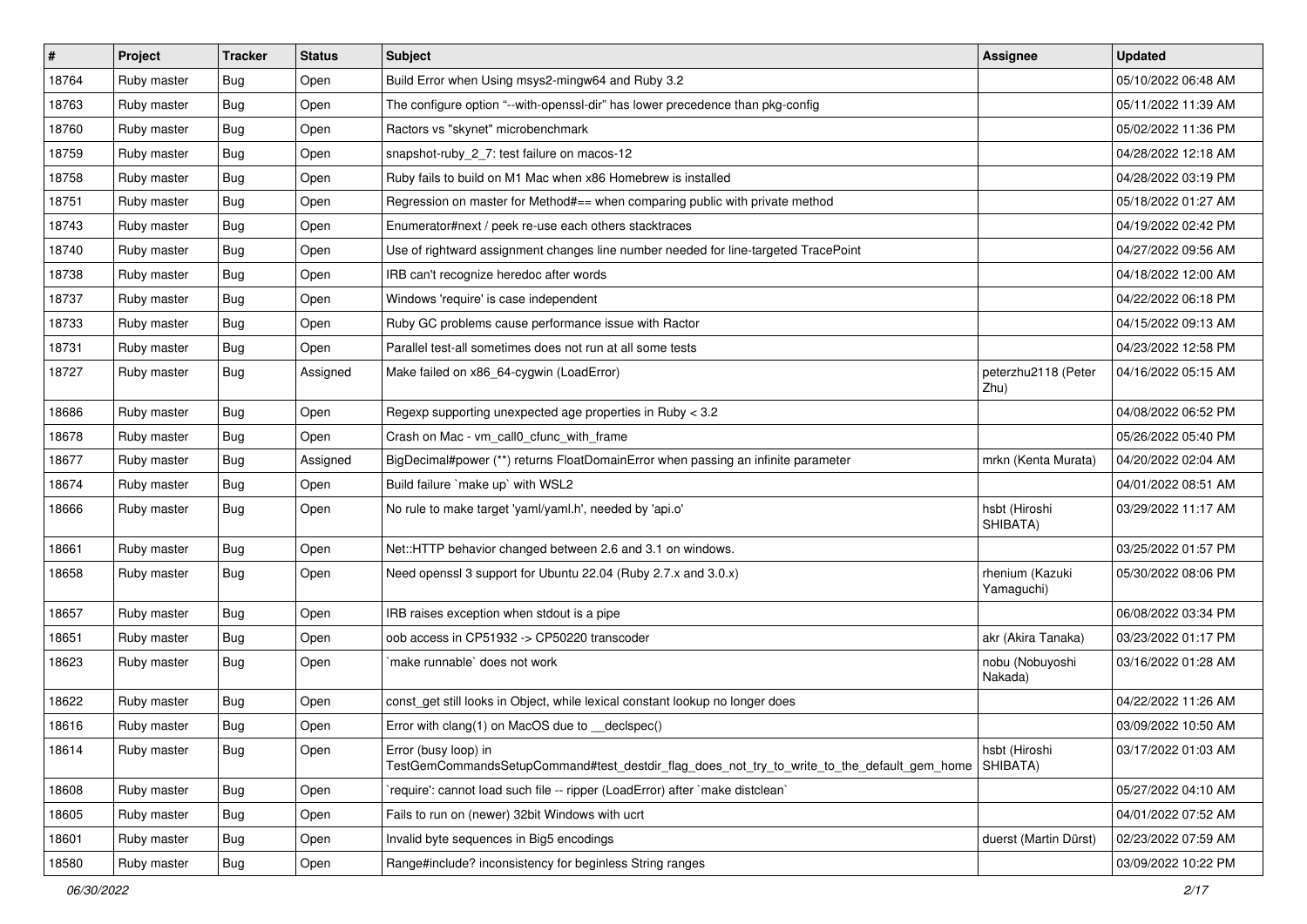| $\sharp$ | Project     | <b>Tracker</b> | <b>Status</b> | Subject                                                                                                                                                             | <b>Assignee</b>           | <b>Updated</b>      |
|----------|-------------|----------------|---------------|---------------------------------------------------------------------------------------------------------------------------------------------------------------------|---------------------------|---------------------|
| 18572    | Ruby master | <b>Bug</b>     | Assigned      | Performance regression when invoking refined methods                                                                                                                | ko1 (Koichi Sasada)       | 02/10/2022 12:48 AM |
| 18567    | Ruby master | <b>Bug</b>     | Open          | Depending on default gems in stdlib gems when not needed considered harmful                                                                                         | hsbt (Hiroshi<br>SHIBATA) | 04/21/2022 04:45 PM |
| 18553    | Ruby master | Bug            | Open          | Memory leak on compiling method call with kwargs                                                                                                                    | ko1 (Koichi Sasada)       | 03/23/2022 09:34 PM |
| 18518    | Ruby master | Bug            | Open          | NoMemoryError + [FATAL] failed to allocate memory for twice 1 << large                                                                                              |                           | 01/28/2022 01:40 PM |
| 18510    | Ruby master | <b>Bug</b>     | Open          | Unexpected waiting for console when starting ruby on windows                                                                                                        |                           | 01/23/2022 02:53 PM |
| 18507    | Ruby master | Bug            | Open          | Incorrect target_os detection in configure script                                                                                                                   |                           | 01/25/2022 08:57 AM |
| 18506    | Ruby master | <b>Bug</b>     | Open          | make and make install rebuild items every time unnecessarily - sometimes causing races in parallel installs                                                         |                           | 01/21/2022 01:46 PM |
| 18492    | Ruby master | Bug            | Open          | 'rb_rescue2' inside 'rb_protect' segfaults on Windows                                                                                                               |                           | 01/14/2022 03:17 PM |
| 18476    | Ruby master | <b>Bug</b>     | Open          | Call to require stuck forever after receiving EAGAIN on writev when running with zeus                                                                               |                           | 02/28/2022 02:55 PM |
| 18473    | Ruby master | Bug            | Open          | Raw data in Socket::Option#inspect on Amazon Linux 2                                                                                                                |                           | 01/11/2022 02:13 PM |
| 18472    | Ruby master | <b>Bug</b>     | Open          | rb_w32_map_errno is not found on Ruby-3.1.0                                                                                                                         |                           | 01/13/2022 09:59 AM |
| 18464    | Ruby master | <b>Bug</b>     | Assigned      | RUBY_INTERNAL_EVENT_NEWOBJ tracepoint causes an interpreter crash when combined with Ractors                                                                        | ko1 (Koichi Sasada)       | 06/08/2022 08:25 AM |
| 18457    | Ruby master | Bug            | Open          | ruby 2.7.5 fiddle/types.rb use uint32_t but fiddle/cparser.rb lacks uint32_t                                                                                        |                           | 01/03/2022 01:00 PM |
| 18456    | Ruby master | <b>Bug</b>     | Open          | rdoc non-determinism: module includes can be added once or twice to generated .ri                                                                                   |                           | 01/01/2022 11:16 PM |
| 18455    | Ruby master | Bug            | Open          | IO#close` has poor performance and difficult to understand semantics.                                                                                               |                           | 04/04/2022 02:02 AM |
| 18454    | Ruby master | <b>Bug</b>     | Open          | YJIT slowing down key Discourse benchmarks                                                                                                                          |                           | 01/04/2022 08:45 AM |
| 18444    | Ruby master | <b>Bug</b>     | Open          | Trapped TSTP causes a locking deadlock in 3.0.3 onward                                                                                                              |                           | 05/26/2022 10:29 PM |
| 18435    | Ruby master | <b>Bug</b>     | Open          | Calling `protected` on ancestor method changes result of `instance_methods(false)`                                                                                  |                           | 06/09/2022 10:23 AM |
| 18429    | Ruby master | <b>Bug</b>     | Open          | Configure ruby-3.0.3 on Solaris 10 Unknown keyword 'URL' in './ruby.tmp.pc'                                                                                         |                           | 01/18/2022 09:15 PM |
| 18413    | Ruby master | <b>Bug</b>     | Open          | Segfault in `ripper/lexer.rb`                                                                                                                                       |                           | 12/17/2021 04:49 PM |
| 18412    | Ruby master | Bug            | Open          | Segfault in test_ractor.rb                                                                                                                                          |                           | 12/17/2021 04:23 AM |
| 18396    | Ruby master | <b>Bug</b>     | Open          | An unexpected "hash value omission" syntax error when without parentheses call expr follows                                                                         |                           | 03/29/2022 09:58 PM |
| 18393    | Ruby master | <b>Bug</b>     | Open          | TestReadline#test interrupt in other thread fails on armv7hl                                                                                                        |                           | 12/07/2021 02:03 PM |
| 18381    | Ruby master | Bug            | Assigned      | Default vs Bundled gems                                                                                                                                             | hsbt (Hiroshi<br>SHIBATA) | 12/15/2021 11:09 AM |
| 18380    | Ruby master | Bug            | Open          | TestAddressResolve#test_socket_getnameinfo_domain_blocking test failures                                                                                            |                           | 12/21/2021 04:22 PM |
| 18379    | Ruby master | Bug            | Open          | [CI] Windows mingw/ucrt - test-all timeout failures                                                                                                                 |                           | 12/02/2021 02:23 AM |
| 18359    | Ruby master | Bug            | Open          | [Windows MinGW] warning Please include winsock2.h before windows.h                                                                                                  |                           | 11/23/2021 05:07 PM |
| 18355    | Ruby master | <b>Bug</b>     | Assigned      | require("pathname") within rack application chnages behaviors of Pathname methods, such as absolute?(),<br>when there are two versions of 'pathname' gem installed. | hsbt (Hiroshi<br>SHIBATA) | 11/30/2021 08:01 AM |
| 18338    | Ruby master | <b>Bug</b>     | Open          | Encoding.default_external = Encoding::UTF_16BE may add a wrongly-encoded string to<br><b>\$LOADED FEATURES</b>                                                      |                           | 11/15/2021 07:32 AM |
| 18337    | Ruby master | <b>Bug</b>     | Assigned      | Ruby allows zero-width characters in identifiers                                                                                                                    | duerst (Martin Dürst)     | 11/24/2021 09:13 AM |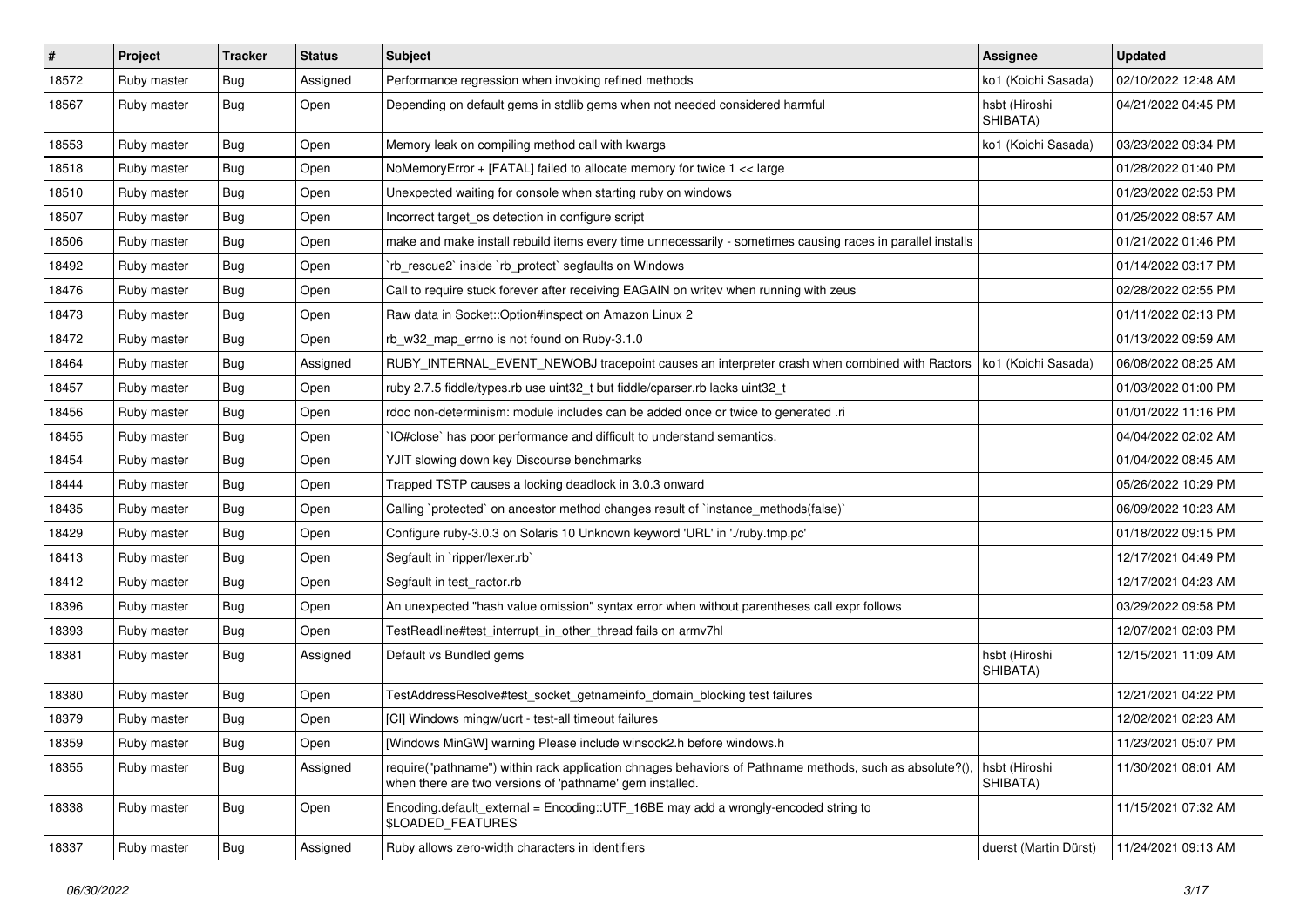| $\vert$ # | Project     | <b>Tracker</b> | <b>Status</b> | <b>Subject</b>                                                                                                          | <b>Assignee</b>               | <b>Updated</b>      |
|-----------|-------------|----------------|---------------|-------------------------------------------------------------------------------------------------------------------------|-------------------------------|---------------------|
| 18286     | Ruby master | <b>Bug</b>     | Open          | Universal arm64/x86_84 binary built on an x86_64 machine segfaults/is killed on arm64                                   |                               | 05/26/2022 09:45 PM |
| 18281     | Ruby master | Bug            | Open          | Ruby 3.1.0: gem uninstall -alx fails to uninstall debug                                                                 |                               | 06/16/2022 01:08 AM |
| 18277     | Ruby master | <b>Bug</b>     | Open          | buffer error (Zlib::BufError) in Zlib::Deflate#deflate when using MJIT                                                  | k0kubun (Takashi<br>Kokubun)  | 01/05/2022 03:04 PM |
| 18269     | Ruby master | <b>Bug</b>     | Open          | trace_opt_not and trace_opt_regexpmatch2 insns are indistinguishable                                                    |                               | 11/12/2021 07:44 AM |
| 18258     | Ruby master | Bug            | Open          | Ractor shareable? can be slow and mutates internal object flags.                                                        | ko1 (Koichi Sasada)           | 10/21/2021 08:58 AM |
| 18257     | Ruby master | <b>Bug</b>     | Open          | rb_mRubyVMFrozenCore is broken by GC run                                                                                |                               | 02/10/2022 12:36 PM |
| 18255     | Ruby master | Bug            | Open          | ioctl zeroes the last buffer byte                                                                                       |                               | 10/25/2021 08:13 AM |
| 18247     | Ruby master | <b>Bug</b>     | Open          | weird results for `Array#slice` or `Array#[]` with argument of type `Enumerator::ArithmeticSequence`                    |                               | 03/30/2022 11:05 PM |
| 18186     | Ruby master | Bug            | Open          | SEGV with system command - MinGW?                                                                                       |                               | 09/22/2021 03:20 PM |
| 18169     | Ruby master | Bug            | Assigned      | Local copies of gemified libraries are being released out of sync with their gems                                       | hsbt (Hiroshi<br>SHIBATA)     | 02/25/2022 05:40 PM |
| 18152     | Ruby master | <b>Bug</b>     | Open          | Fix theoretical bug with signals $+$ qsort                                                                              |                               | 09/08/2021 03:38 PM |
| 18144     | Ruby master | Bug            | Open          | Timeout not working while regular expression match is running                                                           |                               | 09/02/2021 07:08 AM |
| 18142     | Ruby master | <b>Bug</b>     | Assigned      | Segmentation fault with Ruby 3.0.2                                                                                      | k0kubun (Takashi<br>Kokubun)  | 09/02/2021 07:43 AM |
| 18133     | Ruby master | <b>Bug</b>     | Assigned      | LTO: TestGCCompact#test_ast_compacts segfaults on i686                                                                  |                               | 04/23/2022 04:19 PM |
| 18132     | Ruby master | Bug            | Open          | TODO: fix ccan/list thread safety                                                                                       |                               | 01/02/2022 08:22 AM |
| 18131     | Ruby master | <b>Bug</b>     | Open          | addr2line.c: Some inlined functions mistakenly shown                                                                    |                               | 08/24/2021 07:59 PM |
| 18129     | Ruby master | <b>Bug</b>     | Open          | Ractor-incompatible global variables can be accessed through alias                                                      |                               | 08/23/2021 10:08 PM |
| 18119     | Ruby master | <b>Bug</b>     | Open          | Ractor crashes when instantiating classes                                                                               | ko1 (Koichi Sasada)           | 09/14/2021 01:42 AM |
| 18080     | Ruby master | <b>Bug</b>     | Open          | Syntax error on one-line pattern matching                                                                               |                               | 08/18/2021 12:38 AM |
| 18073     | Ruby master | <b>Bug</b>     | Open          | test/ruby/test_jit.rb: "error: invalid use of '__builtin_va_arg_pack ()'" on Ruby 2.7.4 on gcc 4.8.5                    |                               | 12/03/2021 03:04 PM |
| 18061     | Ruby master | <b>Bug</b>     | Open          | Execshield test: libruby.so.N.N.N: FAIL: property-note test because no .note.gnu.property section found                 |                               | 06/22/2022 07:58 AM |
| 18058     | Ruby master | <b>Bug</b>     | Open          | 3.1.0-dev with MJIT enabled Zlib::BufError during `gem install`                                                         | k0kubun (Takashi<br>Kokubun)  | 08/02/2021 08:31 PM |
| 18036     | Ruby master | Bug            | Open          | Pthread fibers become invalid on fork - different from normal fibers.                                                   | ioquatix (Samuel<br>Williams) | 08/19/2021 07:05 AM |
| 18034     | Ruby master | <b>Bug</b>     | Assigned      | Segmentation fault fiddle with `--enable-bundled-libffi` and macOS                                                      | kou (Kouhei Sutou)            | 11/30/2021 07:39 AM |
| 18024     | Ruby master | <b>Bug</b>     | Assigned      | Ractor crashes when connections are closed in multiple Ractors                                                          | ko1 (Koichi Sasada)           | 12/14/2021 04:41 PM |
| 18013     | Ruby master | Bug            | Open          | Unexpected results when mxiing negated character classes and case-folding                                               |                               | 06/29/2021 12:05 PM |
| 18012     | Ruby master | <b>Bug</b>     | Open          | Case-insensitive character classes can only match multiple code points when top-level character class is<br>not negated |                               | 06/29/2021 08:35 AM |
| 18010     | Ruby master | Bug            | Open          | Character class with single character gets case-folded with following string                                            |                               | 06/28/2021 09:30 AM |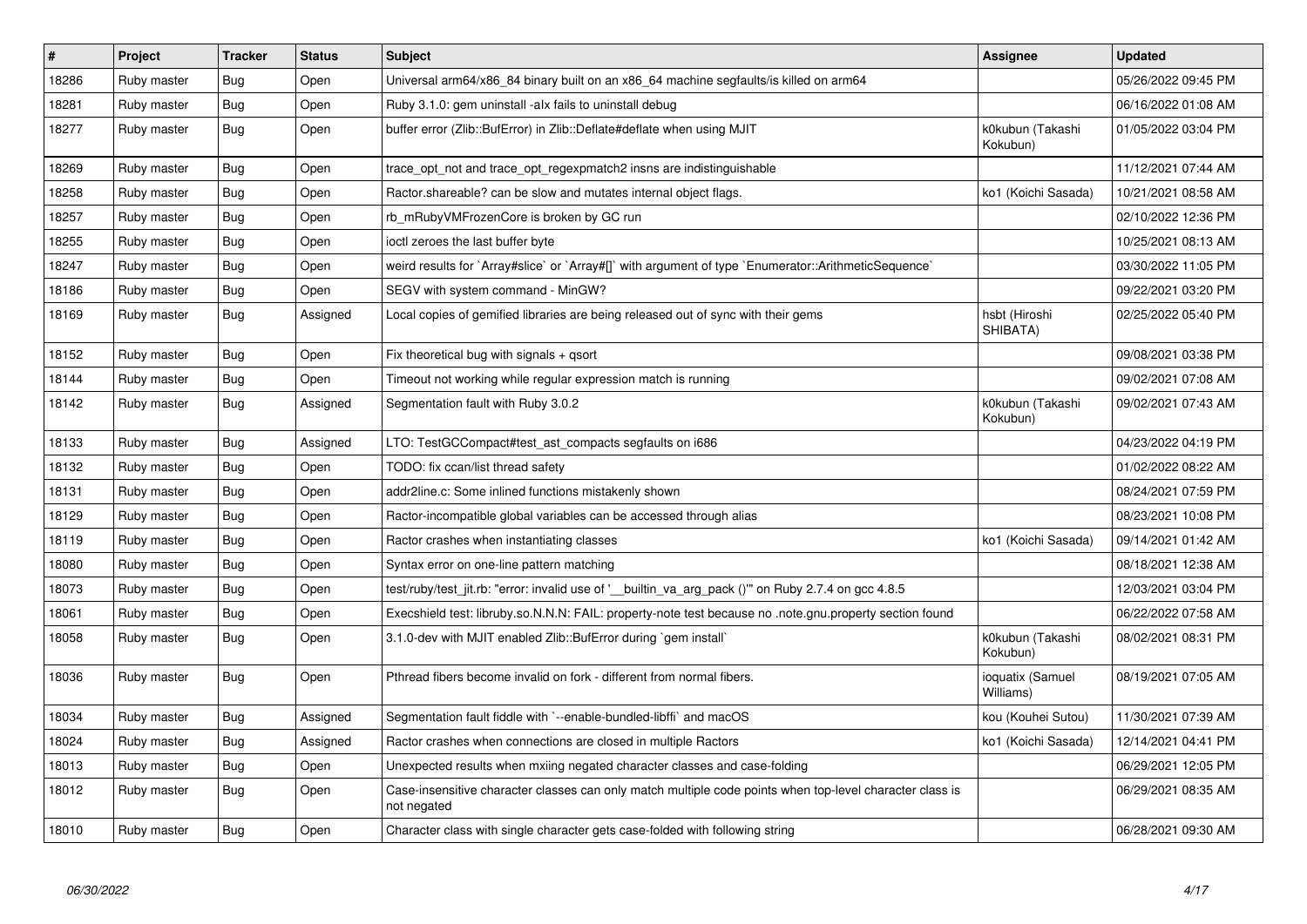| #     | Project     | <b>Tracker</b> | <b>Status</b> | <b>Subject</b>                                                                                                                    | <b>Assignee</b>               | <b>Updated</b>      |
|-------|-------------|----------------|---------------|-----------------------------------------------------------------------------------------------------------------------------------|-------------------------------|---------------------|
| 18009 | Ruby master | <b>Bug</b>     | Open          | Regexps \w and \W with /i option and /u option produce inconsistent results under nested negation and<br>intersection             |                               | 06/28/2021 09:09 AM |
| 18002 | Ruby master | Bug            | Open          | s390x: Tests failing without LC ALL env                                                                                           | jaruga (Jun Aruga)            | 07/12/2021 04:30 PM |
| 17999 | Ruby master | <b>Bug</b>     | Open          | TestMethod#test_zsuper intermittent timeout error on raspbian10-aarch64 CI                                                        |                               | 06/18/2021 01:33 AM |
| 17998 | Ruby master | <b>Bug</b>     | Assigned      | ractor: process hanging (with ractors initialized, but not being used)                                                            | ko1 (Koichi Sasada)           | 12/02/2021 08:17 PM |
| 17996 | Ruby master | <b>Bug</b>     | Open          | Cygwin: thread $+$ pipe behavior since Ruby 2.6                                                                                   | cruby-cygwin                  | 05/19/2022 08:20 AM |
| 17995 | Ruby master | Bug            | Open          | Slow down when mjit and Ractor are being used at same time                                                                        | k0kubun (Takashi<br>Kokubun)  | 06/11/2022 04:02 AM |
| 17990 | Ruby master | Bug            | Open          | Inconsistent behavior of Regexp quantifiers over characters with complex case foldings                                            |                               | 06/15/2021 11:59 AM |
| 17989 | Ruby master | <b>Bug</b>     | Open          | Case insensitive Regexps do not handle characters with overlapping case foldings                                                  |                               | 06/15/2021 11:43 AM |
| 17931 | Ruby master | Bug            | Open          | Compile fails setup option nodynamic                                                                                              |                               | 07/07/2021 08:51 AM |
| 17926 | Ruby master | <b>Bug</b>     | Open          | spec/ruby/core/file/atime_spec.rb: a random failing test on Travis ppc64le                                                        |                               | 06/02/2021 04:35 PM |
| 17925 | Ruby master | Bug            | Open          | Pattern matching syntax using semicolon one-line                                                                                  |                               | 06/04/2021 03:08 PM |
| 17882 | Ruby master | Bug            | Assigned      | bootstraptest/test_ractor.rb:224 segfaults on Cygwin                                                                              | cruby-cygwin                  | 05/19/2022 08:20 AM |
| 17878 | Ruby master | <b>Bug</b>     | Open          | bootstraptest/test ractor.rb:224 a random failing test with "The outgoing-port is already closed<br>(Ractor::ClosedError)"        |                               | 09/13/2021 01:10 PM |
| 17826 | Ruby master | <b>Bug</b>     | Assigned      | Ractor#take hangs if used in multiple Threads                                                                                     | ko1 (Koichi Sasada)           | 12/15/2021 01:30 PM |
| 17817 | Ruby master | <b>Bug</b>     | Open          | --jit outputs ./tmp/_ruby_mjit_*.h: No such file or directory on with TMP                                                         |                               | 04/22/2021 11:57 AM |
| 17799 | Ruby master | Bug            | Open          | Seg fault in rb_class_clear_method_cache                                                                                          |                               | 12/09/2021 05:39 AM |
| 17792 | Ruby master | Bug            | Open          | make notes and make test fail with Ruby 3.0.1 p64 Raspberry PI 4B Ubuntu 20.10 ARM 64                                             |                               | 05/23/2021 08:23 PM |
| 17774 | Ruby master | <b>Bug</b>     | Open          | Quantified empty group causes regex to fail                                                                                       |                               | 10/13/2021 04:43 PM |
| 17722 | Ruby master | <b>Bug</b>     | Open          | define method with shareable results in "defined in a different Ractor"                                                           |                               | 08/24/2021 12:03 PM |
| 17680 | Ruby master | Bug            | Open          | tab completion no longer works on irb3.0                                                                                          |                               | 03/13/2021 08:06 AM |
| 17679 | Ruby master | Bug            | Assigned      | Ractor incoming channel can consume unlimited resources                                                                           | ko1 (Koichi Sasada)           | 03/26/2021 09:16 AM |
| 17678 | Ruby master | Bug            | Assigned      | Ractors do not restart after fork                                                                                                 | ko1 (Koichi Sasada)           | 03/09/2021 12:42 AM |
| 17677 | Ruby master | Bug            | Assigned      | Ractor crashes fork when blocking                                                                                                 | ko1 (Koichi Sasada)           | 03/09/2021 12:42 AM |
| 17676 | Ruby master | Bug            | Assigned      | Accessing ENV from Ractor raises IsolationError                                                                                   | ko1 (Koichi Sasada)           | 03/09/2021 02:37 AM |
| 17667 | Ruby master | <b>Bug</b>     | Open          | Module#name needs synchronization                                                                                                 | ko1 (Koichi Sasada)           | 03/02/2021 07:31 AM |
| 17664 | Ruby master | Bug            | Assigned      | Behavior of sockets changed in Ruby 3.0 to non-blocking                                                                           | ioquatix (Samuel<br>Williams) | 07/12/2021 10:28 AM |
| 17646 | Ruby master | <b>Bug</b>     | Open          | Check for `__builtin_mul_overflow` with `long long` arguments                                                                     |                               | 02/19/2021 06:19 PM |
| 17624 | Ruby master | <b>Bug</b>     | Open          | Ractor.receive is not thread-safe                                                                                                 | ko1 (Koichi Sasada)           | 09/14/2021 01:40 AM |
| 17617 | Ruby master | <b>Bug</b>     | Open          | When a Ractor's incoming port is closed, Ractor.receive_if does not raise Ractor::ClosedError, but instead<br>blocks indefinitely | ko1 (Koichi Sasada)           | 09/14/2021 01:40 AM |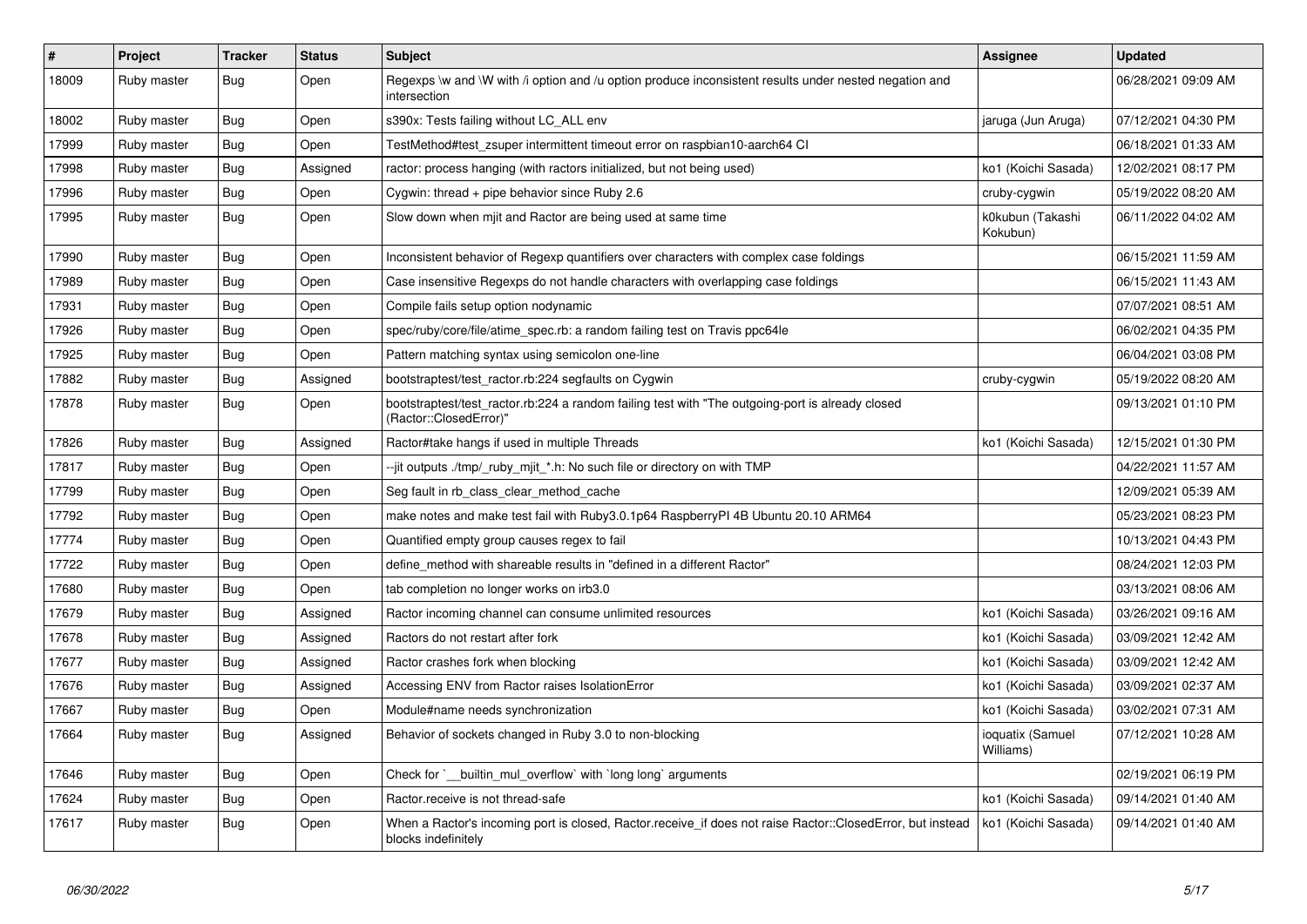| $\vert$ # | Project     | <b>Tracker</b> | <b>Status</b> | Subject                                                                                         | Assignee                     | <b>Updated</b>      |
|-----------|-------------|----------------|---------------|-------------------------------------------------------------------------------------------------|------------------------------|---------------------|
| 17578     | Ruby master | Bug            | Assigned      | mkmf experimental C++ Support                                                                   | nobu (Nobuyoshi<br>Nakada)   | 01/27/2021 03:51 AM |
| 17543     | Ruby master | Bug            | Open          | Ractor isolation broken by `self` in shareable proc                                             | ko1 (Koichi Sasada)          | 01/29/2021 03:06 PM |
| 17531     | Ruby master | <b>Bug</b>     | Open          | did_you_mean' not Ractor friendly                                                               | ko1 (Koichi Sasada)          | 01/29/2021 08:48 AM |
| 17516     | Ruby master | <b>Bug</b>     | Assigned      | forking in a ractor causes Ruby to crash                                                        | ko1 (Koichi Sasada)          | 11/30/2021 05:26 AM |
| 17513     | Ruby master | Bug            | Open          | Methods of shareable objects and UnboundMethods should be shareable                             | ko1 (Koichi Sasada)          | 01/06/2021 08:53 PM |
| 17506     | Ruby master | Bug            | Open          | Ractor isolation broken by ThreadGroup                                                          |                              | 01/03/2021 08:05 PM |
| 17478     | Ruby master | Bug            | Assigned      | Ruby3.0 is slower than Ruby2.7.2 when parsing a large CSV file                                  | kou (Kouhei Sutou)           | 11/24/2021 05:12 AM |
| 17420     | Ruby master | Bug            | Open          | Unsafe mutation of \$" when doing non-RubyGems require in Ractor                                | ko1 (Koichi Sasada)          | 01/07/2021 01:23 PM |
| 17400     | Ruby master | <b>Bug</b>     | Open          | Incorrect character downcase for Greek Sigma                                                    | duerst (Martin Dürst)        | 12/17/2020 06:56 AM |
| 17383     | Ruby master | Bug            | Open          | 3.0 recursion memory speed issues                                                               |                              | 12/09/2020 05:41 PM |
| 17373     | Ruby master | Bug            | Open          | Ruby 3.0 is slower at Discourse bench than Ruby 2.7                                             |                              | 01/04/2021 06:47 AM |
| 17359     | Ruby master | Bug            | Open          | Ractor copy mode is not Ractor-safe                                                             | ko1 (Koichi Sasada)          | 12/02/2020 05:42 PM |
| 17354     | Ruby master | Bug            | Open          | Module#const_source_location is misleading for constants awaiting autoload                      |                              | 03/26/2021 05:56 PM |
| 17337     | Ruby master | Bug            | Open          | Don't embed Ruby build-time configuration in Ruby                                               |                              | 12/21/2020 04:17 PM |
| 17289     | Ruby master | Bug            | Assigned      | Time#strftime occurs Segmentation Fault on ruby-2.7.2p137                                       | shyouhei (Shyouhei<br>Urabe) | 11/05/2020 07:57 AM |
| 17263     | Ruby master | <b>Bug</b>     | Open          | Fiber context switch degrades with number of fibers, limit on number of fibers                  |                              | 01/31/2022 02:47 PM |
| 17196     | Ruby master | Bug            | Assigned      | Segmentation Fault with Socket#close in Ractors                                                 | ko1 (Koichi Sasada)          | 03/20/2022 01:52 PM |
| 17180     | Ruby master | Bug            | Open          | Ractor and constant referencing                                                                 |                              | 09/20/2020 05:43 PM |
| 17159     | Ruby master | <b>Bug</b>     | Open          | extend `define_method` for Ractor                                                               |                              | 10/29/2020 04:06 PM |
| 17146     | Ruby master | Bug            | Open          | Queue operations are allowed after it is frozen                                                 |                              | 10/20/2021 08:32 PM |
| 17142     | Ruby master | <b>Bug</b>     | Open          | Ruby fails to build in AIX                                                                      |                              | 03/20/2021 07:08 AM |
| 17037     | Ruby master | Bug            | Open          | rounding of Rational#to_f                                                                       |                              | 08/26/2020 03:54 AM |
| 16997     | Ruby master | Bug            | Open          | IO#gets converts some \r\n to \n with universal_newline: false                                  |                              | 08/26/2020 05:20 PM |
| 16959     | Ruby master | Bug            | Open          | Weakmap has specs and third-party usage despite being a private API                             |                              | 06/13/2020 08:54 PM |
| 16951     | Ruby master | Bug            | Assigned      | Consistently referer dependencies                                                               | hsbt (Hiroshi<br>SHIBATA)    | 06/17/2021 06:15 AM |
| 16927     | Ruby master | Bug            | Open          | String#tr won't return the expected result for some sign with diacritics                        |                              | 06/01/2020 05:24 AM |
| 16920     | Ruby master | <b>Bug</b>     | Open          | TestThread#test_signal_at_join fails on aarch64                                                 |                              | 12/07/2021 02:17 PM |
| 16905     | Ruby master | <b>Bug</b>     | Open          | Ruby required to build Ruby on Haiku?                                                           |                              | 05/24/2020 08:08 AM |
| 16842     | Ruby master | <b>Bug</b>     | Assigned      | inspect` prints the UTF-8 character U+0085 (NEXT LINE) verbatim even though it is not printable | duerst (Martin Dürst)        | 02/26/2021 05:43 AM |
| 16836     | Ruby master | Bug            | Assigned      | configure-time LDFLAGS leak into ruby pkg-config file                                           | nobu (Nobuyoshi<br>Nakada)   | 08/14/2021 09:10 AM |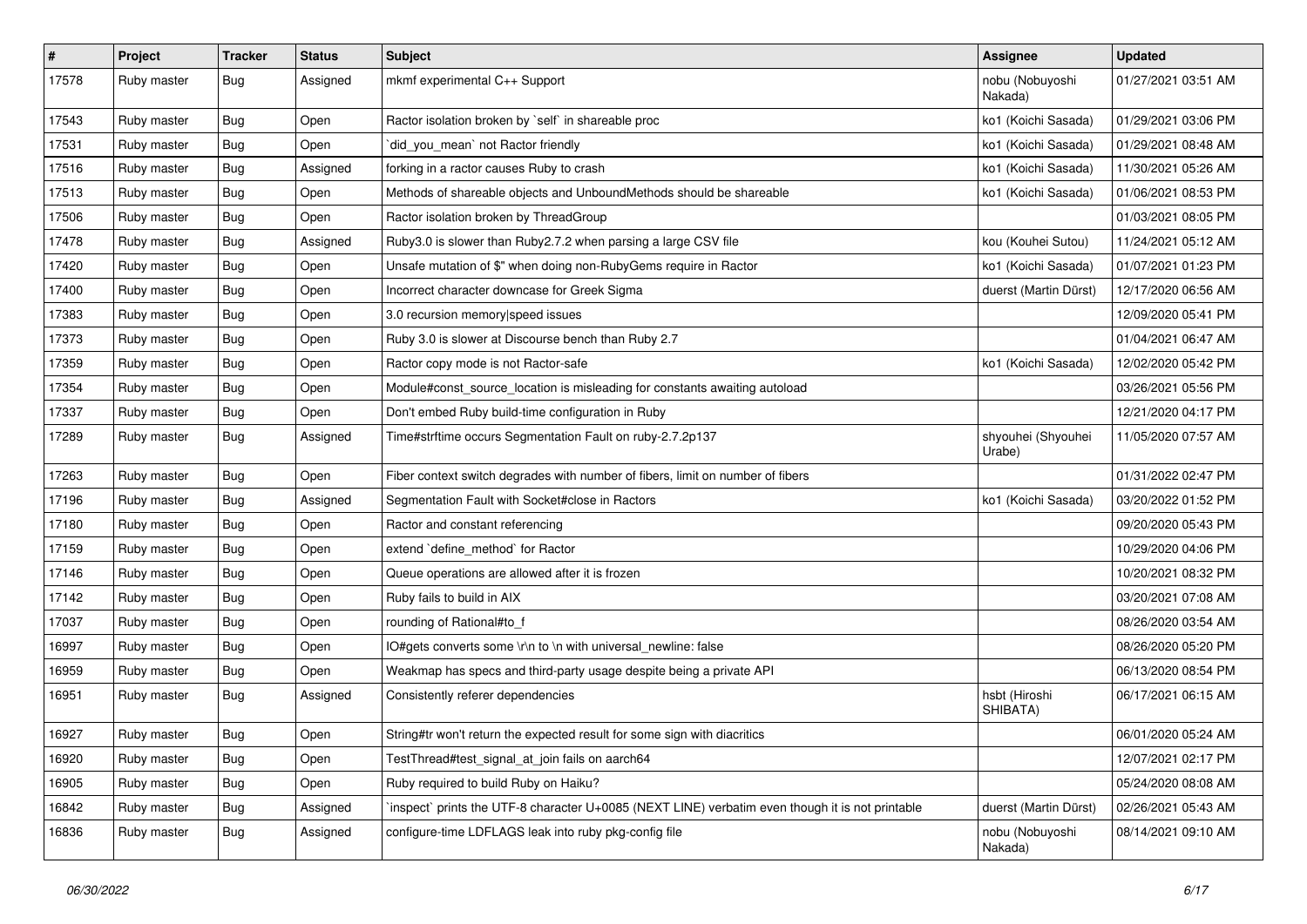| $\vert$ # | Project     | <b>Tracker</b> | <b>Status</b> | Subject                                                                                                                                               | <b>Assignee</b>               | <b>Updated</b>      |
|-----------|-------------|----------------|---------------|-------------------------------------------------------------------------------------------------------------------------------------------------------|-------------------------------|---------------------|
| 16829     | Ruby master | Bug            | Open          | Exceptions raised from within an enumerated method lose part of their stacktrace                                                                      |                               | 05/20/2022 07:25 PM |
| 16820     | Ruby master | <b>Bug</b>     | Open          | LEGAL is out of sync                                                                                                                                  |                               | 08/19/2020 11:08 AM |
| 16819     | Ruby master | Bug            | Assigned      | Line reporting off by one when reporting line of a hash?                                                                                              | ko1 (Koichi Sasada)           | 06/16/2020 05:57 PM |
| 16810     | Ruby master | <b>Bug</b>     | Open          | ruby segfaults on s390x with musl libc                                                                                                                |                               | 03/05/2021 01:38 AM |
| 16776     | Ruby master | Bug            | Assigned      | Regression in coverage library                                                                                                                        | ko1 (Koichi Sasada)           | 11/24/2021 07:26 AM |
| 16694     | Ruby master | Bug            | Assigned      | JIT vs hardened GCC with PCH                                                                                                                          | k0kubun (Takashi<br>Kokubun)  | 02/02/2021 07:38 AM |
| 16497     | Ruby master | Bug            | Assigned      | StringIO#internal encoding is broken (more severely in 2.7)                                                                                           | nobu (Nobuyoshi<br>Nakada)    | 10/26/2021 04:31 PM |
| 16493     | Ruby master | <b>Bug</b>     | Open          | TestThreadQueue#test_thr_kill is flaky on AArch64                                                                                                     |                               | 01/09/2020 09:39 AM |
| 16492     | Ruby master | Bug            | Open          | TestBugReporter#test_bug_reporter_add test failures                                                                                                   | jaruga (Jun Aruga)            | 08/24/2021 01:12 PM |
| 16288     | Ruby master | <b>Bug</b>     | Open          | Segmentation fault with finalizers, threads                                                                                                           |                               | 12/19/2019 07:46 PM |
| 16265     | Ruby master | Bug            | Open          | Test (spec) failure using current MSYS2 tools, related to -fstack-protector and possibly<br>D FORTIFY SOURCE=2                                        |                               | 12/03/2019 03:09 PM |
| 16185     | Ruby master | Bug            | Open          | basictest failure on AIX 6.1 for 64bit build                                                                                                          | kanemoto (Yutaka<br>Kanemoto) | 10/15/2019 12:05 AM |
| 16158     | Ruby master | Bug            | Open          | "st" Character Sequence In Regex Look-Behind Causes Illegal Pattern Error When Combined With POSIX<br>Bracket Expressions And Case Insensitivity Flag |                               | 09/17/2019 09:37 AM |
| 16145     | Ruby master | Bug            | Open          | regexp match error if mixing /i, character classes, and utf8                                                                                          |                               | 09/06/2019 05:52 AM |
| 15993     | Ruby master | Bug            | Open          | 'require' doesn't work if there are Cyrillic chars in the path to Ruby dir                                                                            |                               | 07/09/2021 04:08 PM |
| 15764     | Ruby master | <b>Bug</b>     | Open          | Whitespace and control characters should not be permitted in tokens                                                                                   | matz (Yukihiro<br>Matsumoto)  | 04/22/2019 07:48 AM |
| 15599     | Ruby master | Bug            | Open          | Mixing autoload and require causes deadlock and incomplete definition.                                                                                |                               | 02/12/2019 01:40 PM |
| 15598     | Ruby master | Bug            | Open          | Deadlock on mutual reference of autoloaded constants                                                                                                  |                               | 03/20/2019 10:58 AM |
| 15550     | Ruby master | Bug            | Assigned      | Windows - gem bin files - can't run from bash shell                                                                                                   | hsbt (Hiroshi<br>SHIBATA)     | 03/20/2019 01:05 AM |
| 15499     | Ruby master | Bug            | Assigned      | Breaking behavior on ruby 2.6: rb_thread_call_without_gvl doesn't invoke unblock_function when used on<br>the main thread                             | ko1 (Koichi Sasada)           | 01/05/2021 02:24 AM |
| 15438     | Ruby master | <b>Bug</b>     | Open          | Threads can't switch faster than TIME_QUANTUM_(NSEC USEC MSEC)                                                                                        |                               | 03/25/2019 08:53 PM |
| 15428     | Ruby master | <b>Bug</b>     | Open          | Refactor Proc#>> and #<<                                                                                                                              |                               | 08/20/2021 06:31 PM |
| 15423     | Ruby master | <b>Bug</b>     | Open          | fork leapfrog leaks memory on FreeBSD 11.2                                                                                                            |                               | 12/16/2018 02:28 PM |
| 15386     | Ruby master | <b>Bug</b>     | Open          | [PATCH] io.c (rb io check char readable): do not io fflush buffered sockets                                                                           |                               | 12/06/2018 11:38 AM |
| 15367     | Ruby master | <b>Bug</b>     | Open          | IO.select is not resumed when io-object gets closed                                                                                                   |                               | 12/03/2018 10:22 AM |
| 15334     | Ruby master | <b>Bug</b>     | Open          | child_info_fork::abort: address space needed by 'emoji_iso2022_kddi.so' on cygwin                                                                     | cruby-cygwin                  | 05/19/2022 08:20 AM |
| 15315     | Ruby master | <b>Bug</b>     | Open          | ec switch can still lose interrupts                                                                                                                   | ko1 (Koichi Sasada)           | 11/20/2018 09:32 AM |
| 15310     | Ruby master | <b>Bug</b>     | Open          | [PATCH] thread_pthread.c: close race from UBF_TIMER and non-GVL-releasing thread                                                                      |                               | 11/20/2018 12:50 AM |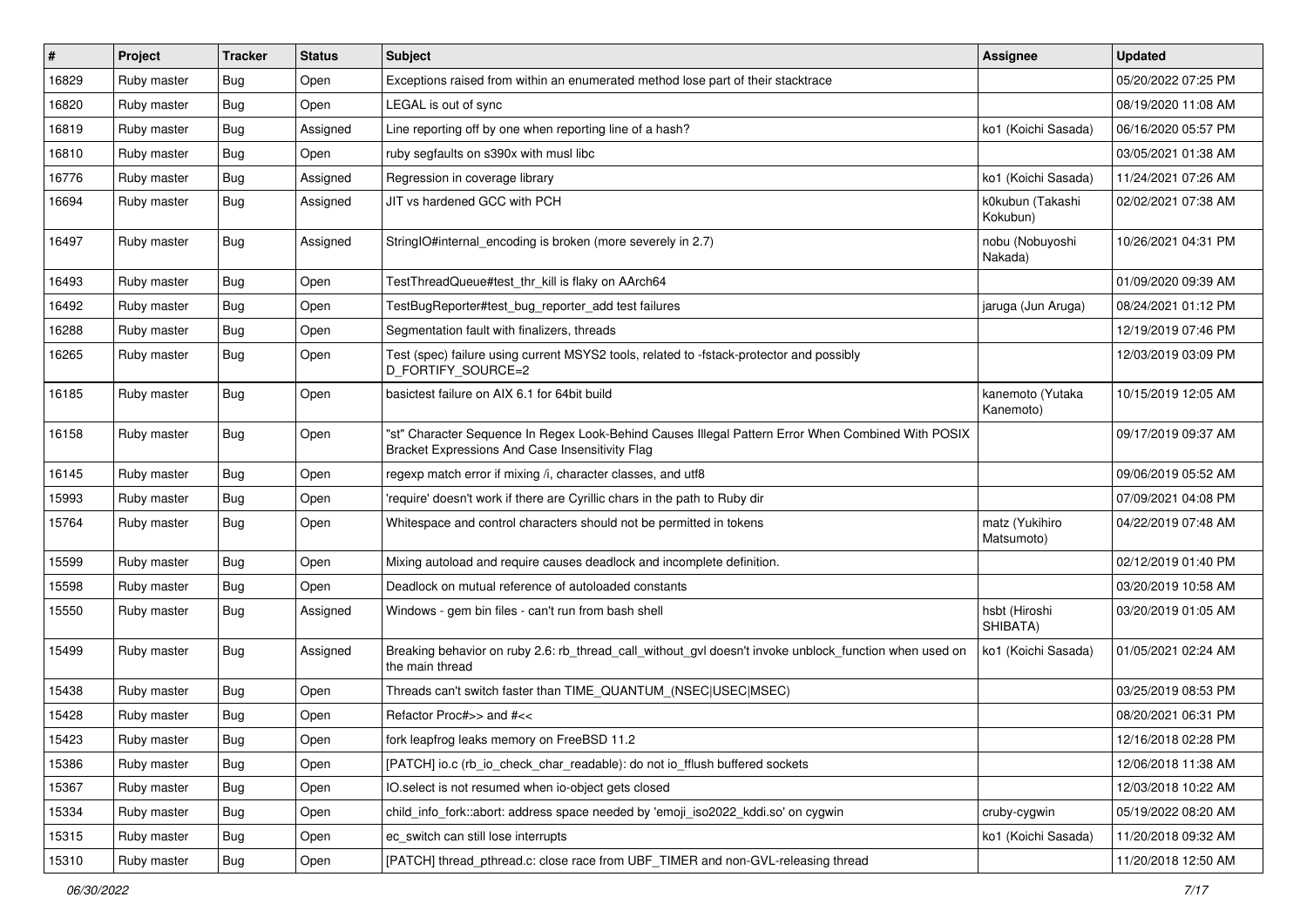| $\vert$ # | Project     | <b>Tracker</b> | <b>Status</b> | Subject                                                                                                           | Assignee                    | <b>Updated</b>      |
|-----------|-------------|----------------|---------------|-------------------------------------------------------------------------------------------------------------------|-----------------------------|---------------------|
| 15263     | Ruby master | Bug            | Open          | [PATCH] vm_trace.c (postponed_job_register): only hit main thread                                                 | ko1 (Koichi Sasada)         | 10/27/2018 11:35 PM |
| 15247     | Ruby master | Bug            | Open          | Windows - TEMP folder, non 8.3 & drive, fails & errors in test-all (ruby & rdoc)                                  |                             | 10/23/2018 05:02 PM |
| 15097     | Ruby master | <b>Bug</b>     | Open          | Gem install fails on Ruby 2.5.1 with Cygwin (get_dns_server_list undefined)                                       | cruby-cygwin                | 05/19/2022 08:20 AM |
| 15072     | Ruby master | <b>Bug</b>     | Open          | thread.c:4356:5: error: implicit declaration of function 'ubf_list_atfork'                                        | normalperson (Eric<br>Wong) | 09/20/2018 03:32 AM |
| 14971     | Ruby master | <b>Bug</b>     | Open          | error: implicit declaration of function 'rb_vm_call0                                                              | nobu (Nobuyoshi<br>Nakada)  | 09/06/2018 03:53 AM |
| 14957     | Ruby master | <b>Bug</b>     | Open          | MinGW, gcc 8.2.0, bootstraptest test_thread.rb - failure ?                                                        |                             | 08/03/2018 02:46 PM |
| 14906     | Ruby master | Bug            | Open          | MinGW failure - TestIO#test_copy_stream_no_busy_wait                                                              |                             | 07/12/2018 03:52 AM |
| 14838     | Ruby master | <b>Bug</b>     | Open          | RegexpError with double "s" in look-behind assertion in case-insensitive unicode regexp                           |                             | 06/09/2018 04:04 PM |
| 14826     | Ruby master | <b>Bug</b>     | Open          | make: *** [.ext/include/sparc-solaris2.10/rb_mjit_min_header-2.6.0.h] Error 1 on Solaris 10 with very old<br>gcc3 |                             | 06/05/2018 02:02 PM |
| 14761     | Ruby master | <b>Bug</b>     | Open          | TestThread#test_join_limits hangs up on Solaris 10 with gcc                                                       |                             | 05/16/2018 05:23 AM |
| 14727     | Ruby master | <b>Bug</b>     | Assigned      | TestQueue#test_queue_with_trap always timeout on Windows10                                                        | ko1 (Koichi Sasada)         | 05/01/2018 02:59 AM |
| 14681     | Ruby master | <b>Bug</b>     | Open          | 'syswrite': stream closed in another thread (IOError)                                                             |                             | 04/22/2018 12:12 AM |
| 14679     | Ruby master | <b>Bug</b>     | Assigned      | StdLib gems should properly specify their dependencies                                                            | hsbt (Hiroshi<br>SHIBATA)   | 04/11/2018 01:14 PM |
| 14640     | Ruby master | <b>Bug</b>     | Open          | [win32] File.realpath treats a relative path with a drive letter as an absolute path.                             | cruby-windows               | 12/10/2018 07:09 AM |
| 14607     | Ruby master | <b>Bug</b>     | Assigned      | Fix use of the rb_profile_frames start parameter                                                                  | ko1 (Koichi Sasada)         | 06/09/2022 06:12 AM |
| 14582     | Ruby master | Bug            | Open          | Unable to use `method_entry` and `method_return` tracing probes since 2.5                                         |                             | 06/18/2021 06:08 PM |
| 14543     | Ruby master | <b>Bug</b>     | Assigned      | 'make commit' show error of 'common-srcs'                                                                         | nobu (Nobuyoshi<br>Nakada)  | 06/02/2018 04:17 AM |
| 14480     | Ruby master | <b>Bug</b>     | Open          | miniruby crashing when compiled with -O2 or -O1 on aarch64                                                        |                             | 02/23/2021 10:35 AM |
| 14474     | Ruby master | <b>Bug</b>     | Open          | skip "TestException#test_thread_signal_location" as known bug                                                     |                             | 12/10/2018 07:09 AM |
| 14422     | Ruby master | <b>Bug</b>     | Open          | Ruby configuration options should not be reused for gem builds                                                    |                             | 03/05/2018 03:32 PM |
| 14418     | Ruby master | <b>Bug</b>     | Open          | ruby 2.5 slow regexp execution                                                                                    |                             | 12/29/2019 10:34 AM |
| 14387     | Ruby master | <b>Bug</b>     | Open          | Ruby 2.5 <sup>D</sup> Alpine Linux 000000000000 SystemStackError 00000                                            |                             | 04/21/2020 03:13 PM |
| 14364     | Ruby master | Bug            | Open          | Regexp last match variable in procs                                                                               |                             | 09/14/2018 05:28 AM |
| 14090     | Ruby master | <b>Bug</b>     | Assigned      | TestGc#test_interrupt_in_finalizer` fails very rarely                                                             | ko1 (Koichi Sasada)         | 12/02/2021 07:24 PM |
| 14083     | Ruby master | Bug            | Open          | Refinement in block calling incorrect method                                                                      |                             | 11/05/2017 07:36 PM |
| 14064     | Ruby master | <b>Bug</b>     | Open          | test-all with and without -j - incorrect assertions and missing test methods                                      |                             | 11/03/2017 10:54 PM |
| 14049     | Ruby master | <b>Bug</b>     | Open          | SEGV svn 60401 require_relative                                                                                   |                             | 10/26/2017 05:25 PM |
| 13999     | Ruby master | <b>Bug</b>     | Assigned      | Cygwin 000 ripper_state_lex.rb 0000000                                                                            | cruby-cygwin                | 05/19/2022 08:20 AM |
| 13864     | Ruby master | <b>Bug</b>     | Assigned      | Rinda multicast test failures due to missing default route                                                        | seki (Masatoshi Seki)       | 08/17/2021 07:16 AM |
| 13671     | Ruby master | Bug            | Assigned      | Regexp with lookbehind and case-insensitivity raises RegexpError only on strings with certain characters          | duerst (Martin Dürst)       | 11/30/2021 04:42 AM |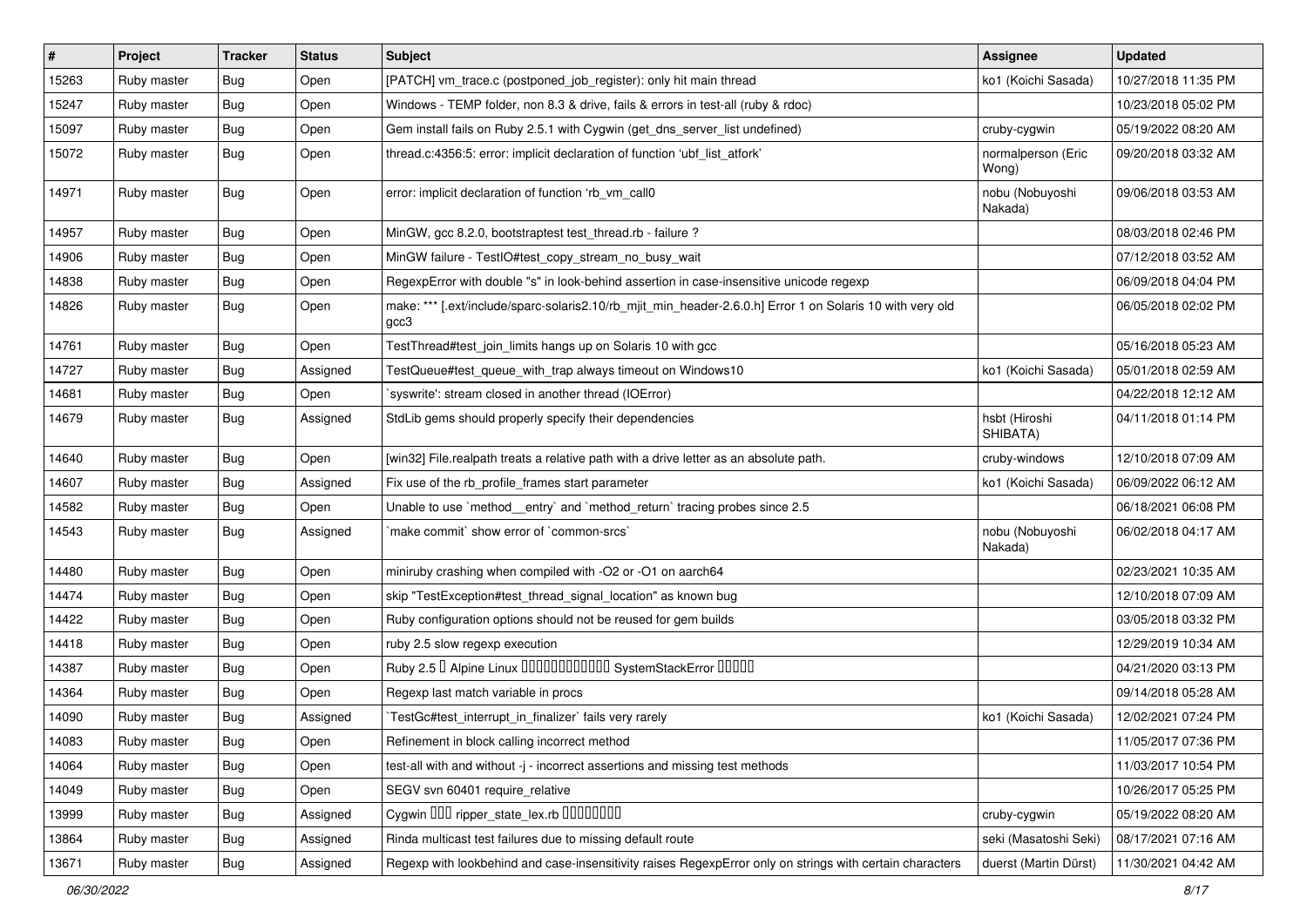| $\pmb{\#}$ | Project     | <b>Tracker</b>   | <b>Status</b> | Subject                                                                                  | <b>Assignee</b>               | <b>Updated</b>      |
|------------|-------------|------------------|---------------|------------------------------------------------------------------------------------------|-------------------------------|---------------------|
| 13644      | Ruby master | <b>Bug</b>       | Open          | Windows - Setting Time.now                                                               |                               | 06/11/2017 03:43 AM |
| 13571      | Ruby master | <b>Bug</b>       | Open          | Script arguments, encoding, windows / MinGW                                              |                               | 11/12/2017 10:53 PM |
| 13542      | Ruby master | <b>Bug</b>       | Open          | MinGW trunk Builds - Summary of Issues                                                   |                               | 05/19/2017 07:04 PM |
| 13513      | Ruby master | <b>Bug</b>       | Assigned      | Resolv::DNS::Message.decode hangs after detecting truncation in UDP messages             | akr (Akira Tanaka)            | 03/08/2021 11:35 PM |
| 13500      | Ruby master | <b>Bug</b>       | Open          | MinGW TestArity#test_proc_err_mess stops testing                                         |                               | 04/26/2017 03:27 PM |
| 13485      | Ruby master | <b>Bug</b>       | Open          | MinGW TestEnumerable#test_callcc SEGV info                                               |                               | 04/19/2017 04:17 PM |
| 13298      | Ruby master | <b>Bug</b>       | Assigned      | mingw SEGV TestEnumerable#test_callcc                                                    | nobu (Nobuyoshi<br>Nakada)    | 06/04/2021 03:41 AM |
| 13269      | Ruby master | Bug              | Assigned      | test/readline/test_readline.rb and mingw                                                 | nobu (Nobuyoshi<br>Nakada)    | 03/13/2017 08:56 AM |
| 13164      | Ruby master | <b>Bug</b>       | Open          | A second `SystemStackError` exception results in `Segmentation fault (core dumped)`      |                               | 04/14/2017 01:05 PM |
| 13151      | Ruby master | <b>Bug</b>       | Open          | File.writable? doesn't report correctly if a directory is writable on Windows.           |                               | 01/23/2017 05:46 PM |
| 12852      | Ruby master | <b>Bug</b>       | Open          | URI.parse can't handle non-ascii URIs                                                    | akira (akira yamada)          | 12/12/2016 06:39 PM |
| 12725      | Ruby master | <b>Bug</b>       | Assigned      | Trying to use ./miniruby before it exists                                                | nobu (Nobuyoshi<br>Nakada)    | 04/28/2017 01:45 PM |
| 12689      | Ruby master | <b>Bug</b>       | Open          | Thread isolation of $$~$ and \$                                                          |                               | 04/01/2021 08:51 PM |
| 12582      | Ruby master | <b>Bug</b>       | Assigned      | OpenSSL Authenticated Encryption should check for tag length                             | rhenium (Kazuki<br>Yamaguchi) | 04/28/2017 01:45 PM |
| 12506      | Ruby master | Bug              | Assigned      | On cygwin, Feature #5994 does not work                                                   | cruby-cygwin                  | 05/19/2022 08:20 AM |
| 12500      | Ruby master | <b>Bug</b>       | Open          | TestProcess#test_aspawn_too_long_path fails on mips with "argument too big"              |                               | 12/29/2019 10:38 AM |
| 12473      | Ruby master | <b>Bug</b>       | Assigned      | Test failure on fedora with TestTimeExtension#test_huge_precision                        | nobu (Nobuyoshi<br>Nakada)    | 04/28/2017 01:45 PM |
| 12445      | Ruby master | <b>Bug</b>       | Assigned      | Testing TestlO#test_open_fifo_does_not_block_other_threads results in deadlock on cygwin | cruby-cygwin                  | 05/19/2022 08:20 AM |
| 12444      | Ruby master | <b>Bug</b>       | Assigned      | Segmentation fault when running TestException#test_machine_stackoverflow on cygwin       | cruby-cygwin                  | 05/19/2022 08:20 AM |
| 12442      | Ruby master | <b>Bug</b>       | Assigned      | TestArgf#test_textmode fails on cygwin                                                   | cruby-cygwin                  | 05/19/2022 08:20 AM |
| 12436      | Ruby master | <b>Bug</b>       | Assigned      | newline argument of File.open seems not respected on Windows                             | nobu (Nobuyoshi<br>Nakada)    | 10/25/2021 09:07 AM |
| 12280      | Ruby master | <b>Bug</b>       | Open          | IO.copy_stream(IO, IO) fails with "pread() not implemented"                              |                               | 04/28/2016 05:51 AM |
| 12179      | Ruby master | <b>Bug</b>       | Open          | Build failure due to VPATH expansion                                                     |                               | 04/14/2016 01:55 AM |
| 12040      | Ruby master | <sub>I</sub> Bug | Assigned      | [Win32] File.stat fails on a mounted volume                                              | cruby-windows                 | 02/01/2016 08:13 AM |
| 11840      | Ruby master | <b>Bug</b>       | Open          | Error with "make check" on Cygwin                                                        | cruby-cygwin                  | 05/19/2022 08:20 AM |
| 11808      | Ruby master | Bug              | Open          | Different behavior between Enumerable#grep and Array#grep                                | ko1 (Koichi Sasada)           | 10/26/2020 04:36 AM |
| 11704      | Ruby master | Bug              | Assigned      | Refinements only get "used" once in loop                                                 | matz (Yukihiro<br>Matsumoto)  | 04/14/2016 02:45 AM |
| 11582      | Ruby master | <b>Bug</b>       | Open          | On Solaris, Rational#** returns -Infinity for Rational(0) when passed a negative Float   |                               | 10/13/2015 03:12 AM |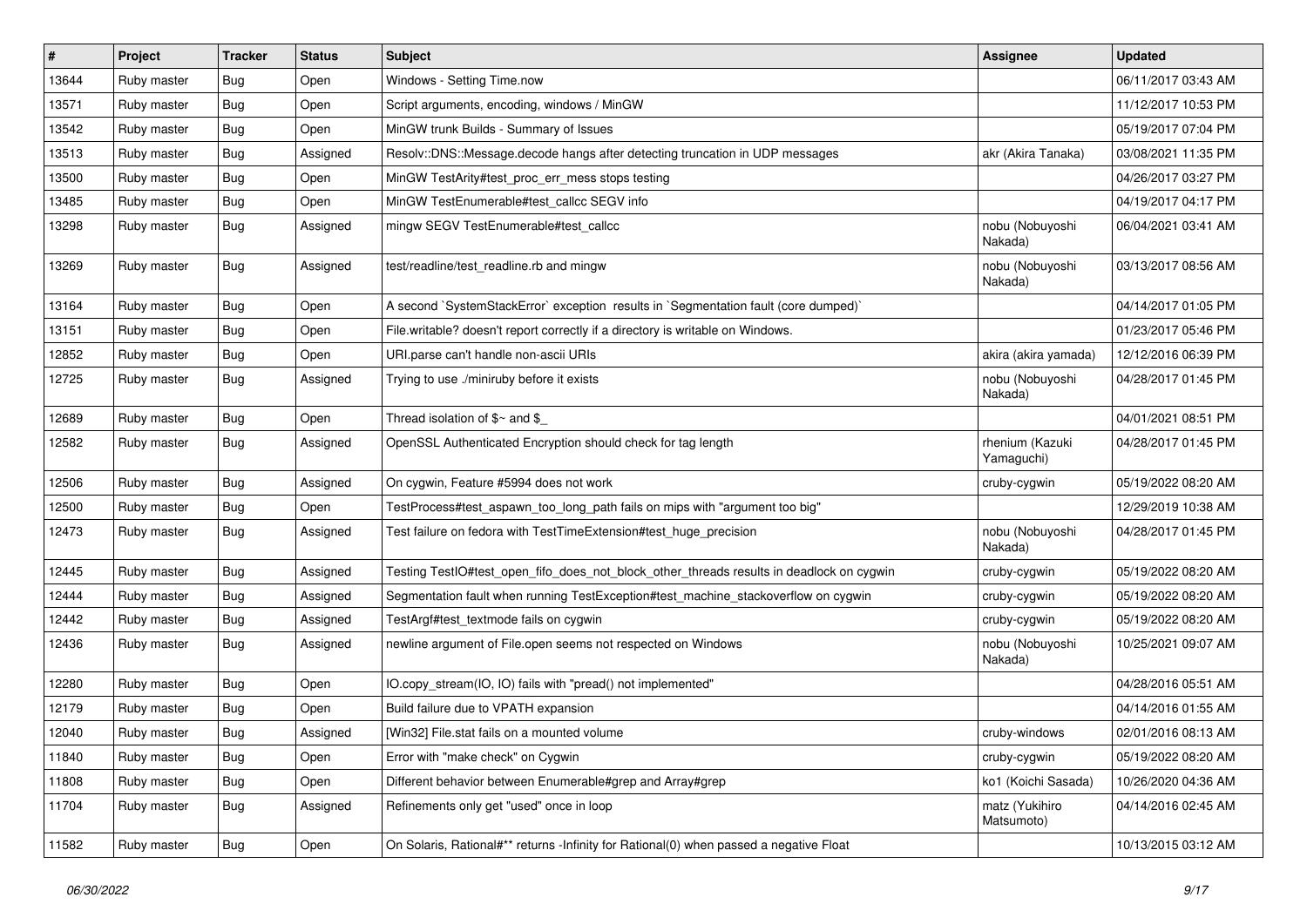| #     | Project     | <b>Tracker</b>   | <b>Status</b> | Subject                                                                                               | <b>Assignee</b>                     | <b>Updated</b>      |
|-------|-------------|------------------|---------------|-------------------------------------------------------------------------------------------------------|-------------------------------------|---------------------|
| 11531 | Ruby master | <b>Bug</b>       | Assigned      | IPAddr#== implements wrong logic                                                                      | knu (Akinori MUSHA)                 | 12/29/2019 12:50 PM |
| 11526 | Ruby master | <b>Bug</b>       | Assigned      | Streaming HTTP requests are not idempotent and should not be retried                                  | naruse (Yui NARUSE)                 | 07/01/2019 09:16 PM |
| 11514 | Ruby master | <b>Bug</b>       | Open          | AIX6.1 - Ruby 2.2.3 - Segmentation fault in :byteslice                                                |                                     | 09/18/2015 07:39 AM |
| 11438 | Ruby master | <b>Bug</b>       | Open          | native_thread_init_stack() get machine.stack_start unequal to thread's stack start address, x86 win32 | cruby-windows                       | 08/13/2015 07:31 AM |
| 11269 | Ruby master | <b>Bug</b>       | Assigned      | ruby init setproctitle() should be called before require libraries()                                  | kosaki (Motohiro<br>KOSAKI)         | 06/17/2015 03:01 AM |
| 11230 | Ruby master | <b>Bug</b>       | Open          | Should rb_struct_s_members() be public API?                                                           |                                     | 04/17/2021 05:06 PM |
| 11183 | Ruby master | <b>Bug</b>       | Open          | Cumulative error on Complex::   ** 100000000000000000000000000000000                                  |                                     | 05/26/2015 08:32 AM |
| 11177 | Ruby master | <b>Bug</b>       | Open          | DATALEOFILLLLLLLLLL                                                                                   |                                     | 05/25/2015 03:49 AM |
| 11174 | Ruby master | <b>Bug</b>       | Open          | threads memory leak                                                                                   | ko1 (Koichi Sasada)                 | 06/17/2019 03:17 PM |
| 11142 | Ruby master | <b>Bug</b>       | Open          | Command line argument parser on windows handles double quotes inconsistently.                         | usa (Usaku<br>NAKAMURA)             | 05/12/2015 04:09 PM |
| 11064 | Ruby master | <b>Bug</b>       | Open          | #singleton_methods for objects with special singleton_class returns an empty array                    |                                     | 01/31/2022 05:02 AM |
| 10919 | Ruby master | <b>Bug</b>       | Assigned      | [gem install] installs multipe platforms                                                              | hsbt (Hiroshi<br>SHIBATA)           | 07/30/2019 07:44 AM |
| 10580 | Ruby master | <b>Bug</b>       | Open          | TestProcess#test_deadlock_by_signal_at_forking fails on ARM                                           | akr (Akira Tanaka)                  | 12/30/2019 03:00 AM |
| 10436 | Ruby master | <b>Bug</b>       | Open          | ruby -c and ripper inconsistency: m(&nil) {}                                                          |                                     | 08/27/2019 12:08 AM |
| 10416 | Ruby master | <b>Bug</b>       | Open          | Create mechanism for updating of Unicode data files downstreams when we want                          | nobu (Nobuyoshi<br>Nakada)          | 10/08/2021 06:40 AM |
| 10128 | Ruby master | <b>Bug</b>       | Open          | Quoting problem for arguments of Kernel.system, Kernel.exec on Windows                                | cruby-windows                       | 12/30/2019 03:00 AM |
| 10009 | Ruby master | <b>Bug</b>       | Open          | IO operation is 10x slower in multi-thread environment                                                | ko1 (Koichi Sasada)                 | 05/21/2015 07:19 AM |
| 9955  | Ruby master | <b>Bug</b>       | Assigned      | issue building dll on mingw, library not found                                                        | nobu (Nobuyoshi<br>Nakada)          | 01/05/2018 09:00 PM |
| 9944  | Ruby master | <b>Bug</b>       | Assigned      | in ruby for windows in "system" a redirection to append a file works incorrectly                      | cruby-windows                       | 01/05/2018 09:00 PM |
| 9760  | Ruby master | <b>Bug</b>       | Open          | mkmf does not allow for linking against custom libraries when a system library is present             |                                     | 05/24/2016 08:11 AM |
| 9507  | Ruby master | <b>Bug</b>       | Open          | Ruby 2.1.0 is broken on ARMv5: tried to create Proc object without a block                            | charliesome (Charlie<br>Somerville) | 01/05/2018 09:00 PM |
| 9435  | Ruby master | <b>Bug</b>       | Open          | Kernel.system problem                                                                                 |                                     | 12/30/2019 03:00 AM |
| 9409  | Ruby master | <b>Bug</b>       | Open          | Cygwin I "filesystem" I encoding IIIIIIIIIIIII                                                        | cruby-cygwin                        | 05/19/2022 08:20 AM |
| 9366  | Ruby master | <sub>I</sub> Bug | Assigned      | "make -j32 check TESTS=-j32" occasionally fails on rubygems/specification                             | hsbt (Hiroshi<br>SHIBATA)           | 07/26/2018 02:13 AM |
| 9189  | Ruby master | <b>Bug</b>       | Assigned      | Build failure on Windows in case of nonascii TEMP environment.                                        |                                     | 01/05/2018 09:00 PM |
| 9115  | Ruby master | <b>Bug</b>       | Assigned      | Logger traps all exceptions; breaks Timeout                                                           | sonots (Naotoshi Seo)               | 08/20/2019 12:47 PM |
| 9010  | Ruby master | <b>Bug</b>       | Assigned      | /configure --prefix= cannot handle directories with spaces                                            | nobu (Nobuyoshi<br>Nakada)          | 04/26/2021 10:38 PM |
| 8782  | Ruby master | <b>Bug</b>       | Assigned      | Don't set rl_getc_function on editline                                                                | kouji (Kouji Takao)                 | 01/05/2018 09:00 PM |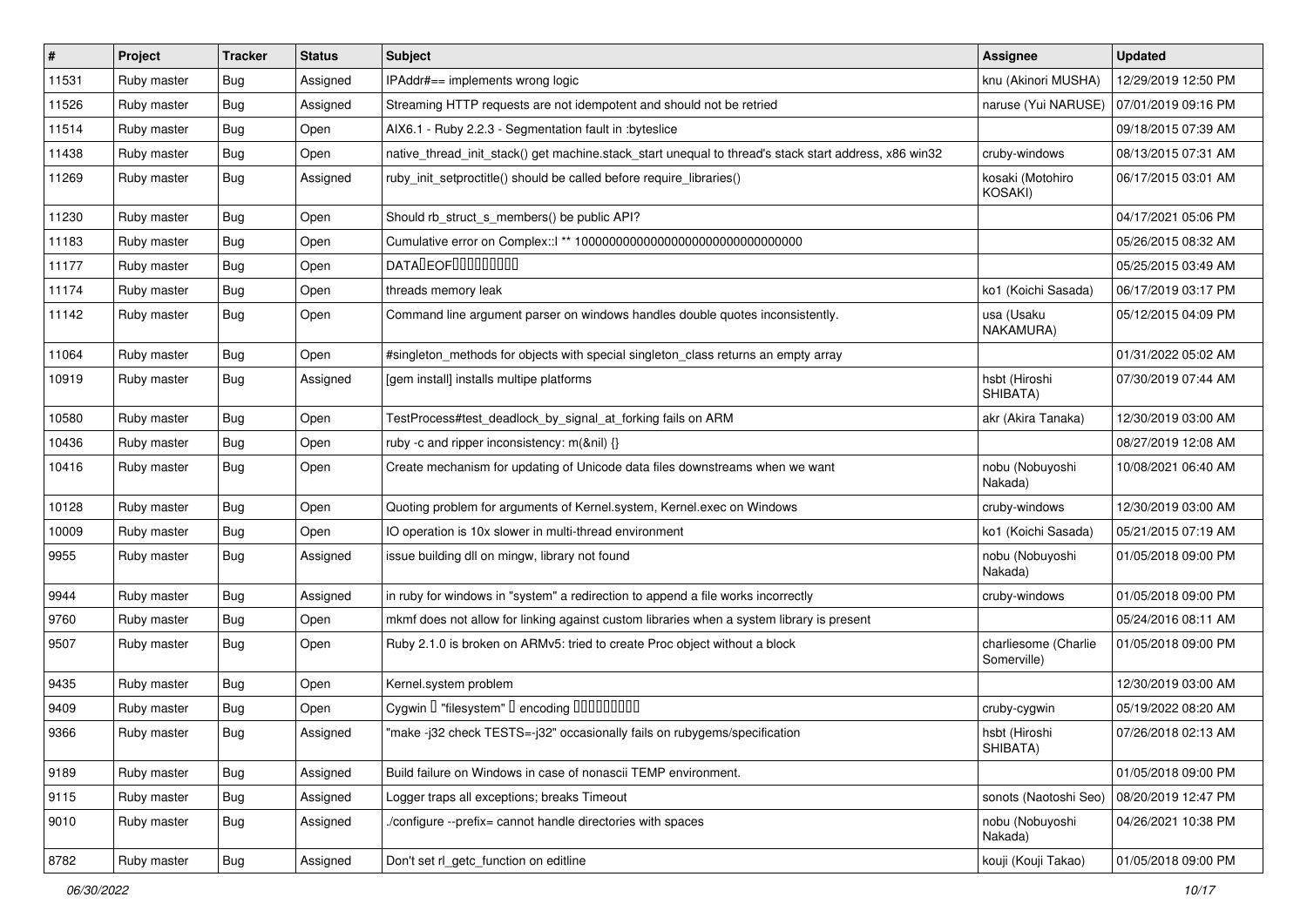| $\sharp$ | Project     | <b>Tracker</b> | <b>Status</b> | Subject                                                                                 | <b>Assignee</b>               | <b>Updated</b>      |
|----------|-------------|----------------|---------------|-----------------------------------------------------------------------------------------|-------------------------------|---------------------|
| 8445     | Ruby master | Bug            | Assigned      | IO.open and IO#set_enconding does not support :fallback option                          | akr (Akira Tanaka)            | 06/14/2022 06:02 AM |
| 8444     | Ruby master | <b>Bug</b>     | Open          | Regexp vars \$~ and friends are not thread local                                        | ko1 (Koichi Sasada)           | 07/30/2019 07:38 AM |
| 8299     | Ruby master | <b>Bug</b>     | Assigned      | Minor error in float parsing                                                            | nobu (Nobuyoshi<br>Nakada)    | 12/30/2019 03:00 AM |
| 8185     | Ruby master | <b>Bug</b>     | Open          | Thread/fork issue                                                                       |                               | 12/30/2019 03:00 AM |
| 7976     | Ruby master | Bug            | Assigned      | TracePoint call is at call point, not call site                                         | ko1 (Koichi Sasada)           | 01/05/2018 09:00 PM |
| 7968     | Ruby master | Bug            | Assigned      | Poor UDPSocket#send performance in ruby 2.0.0 on windows                                | cruby-windows                 | 10/23/2017 12:23 AM |
| 7964     | Ruby master | <b>Bug</b>     | Assigned      | Writing an ASCII-8BIT String to a StringIO created from a UTF-8 String                  | nobu (Nobuyoshi<br>Nakada)    | 01/05/2018 09:00 PM |
| 7892     | Ruby master | <b>Bug</b>     | Open          | MIME encoding bug of NKF.nkf                                                            | naruse (Yui NARUSE)           | 12/25/2017 06:15 PM |
| 7859     | Ruby master | Bug            | Assigned      | Readline: Incorrect arrow key behavior in vi editing mode insert mode with Readline 6.2 | kouji (Kouji Takao)           | 12/25/2017 06:15 PM |
| 7840     | Ruby master | Bug            | Open          | -Wdeclaration-after-statement is valid for C/ObjC but not for C++                       | nobu (Nobuyoshi<br>Nakada)    | 06/02/2020 04:41 PM |
| 7742     | Ruby master | <b>Bug</b>     | Open          | System encoding (Windows-1258) is not recognized by Ruby to convert back to UTF-8       | duerst (Martin Dürst)         | 12/25/2017 06:15 PM |
| 6360     | Ruby master | Bug            | Assigned      | Debug information build even without requesting it                                      | nobu (Nobuyoshi<br>Nakada)    | 01/05/2018 09:00 PM |
| 6351     | Ruby master | Bug            | Assigned      | transcode table generator does not support multi characters of Unicode                  | duerst (Martin Dürst)         | 12/25/2017 06:15 PM |
| 5334     | Ruby master | <b>Bug</b>     | Assigned      | Segmentation fault in InternetExplorer IServiceProvider interface                       | suke (Masaki Suketa)          | 12/30/2019 03:00 AM |
| 5317     | Ruby master | Bug            | Assigned      |                                                                                         | nobu (Nobuyoshi<br>Nakada)    | 01/05/2018 09:00 PM |
| 5179     | Ruby master | <b>Bug</b>     | Assigned      | Complex#rationalize and to_r with approximate zeros                                     | mrkn (Kenta Murata)           | 01/17/2020 03:00 AM |
| 4173     | Ruby master | <b>Bug</b>     | Open          | TestProcess#test_wait_and_sigchild DDDDDDDD                                             |                               | 03/15/2018 08:29 AM |
| 4040     | Ruby master | <b>Bug</b>     | Assigned      | SystemStackError with Hash[*a] for Large _a_                                            | ko1 (Koichi Sasada)           | 12/25/2017 06:14 PM |
| 595      | Ruby master | Bug            | Assigned      | Fiber ignores ensure clause                                                             | ioquatix (Samuel<br>Williams) | 12/29/2019 10:37 AM |
| 18885    | Ruby master | Feature        | Open          | Long lived fork advisory API (potential Copy on Write optimizations)                    |                               | 06/28/2022 01:21 PM |
| 18841    | Ruby master | Feature        | Open          | Proposal: autoload_relative                                                             |                               | 06/19/2022 11:22 PM |
| 18835    | Ruby master | Feature        | Open          | Add InstructionSequence#type method                                                     |                               | 06/16/2022 10:30 PM |
| 18832    | Ruby master | Feature        | Open          | Do not have class/module keywords consider ancestors of Object                          |                               | 06/21/2022 05:50 AM |
| 18831    | Ruby master | Feature        | Open          | Block argument to 'yield'                                                               |                               | 06/18/2022 03:12 AM |
| 18825    | Ruby master | Feature        | Open          | Specialized instruction for "array literal + `.hash`"                                   |                               | 06/14/2022 05:24 PM |
| 18822    | Ruby master | Feature        | Open          | Ruby lack a proper method to percent-encode strings for URIs (RFC 3986)                 |                               | 06/09/2022 02:42 PM |
| 18821    | Ruby master | Feature        | Open          | Expose Pattern Matching interfaces in core classes                                      |                               | 06/09/2022 07:24 AM |
| 18815    | Ruby master | Feature        | Open          | instance_{eval,exec} vs Proc#>>                                                         |                               | 06/02/2022 05:17 PM |
| 18814    | Ruby master | Feature        | Open          | Ractor: add method to query incoming message queue size                                 |                               | 06/02/2022 11:59 AM |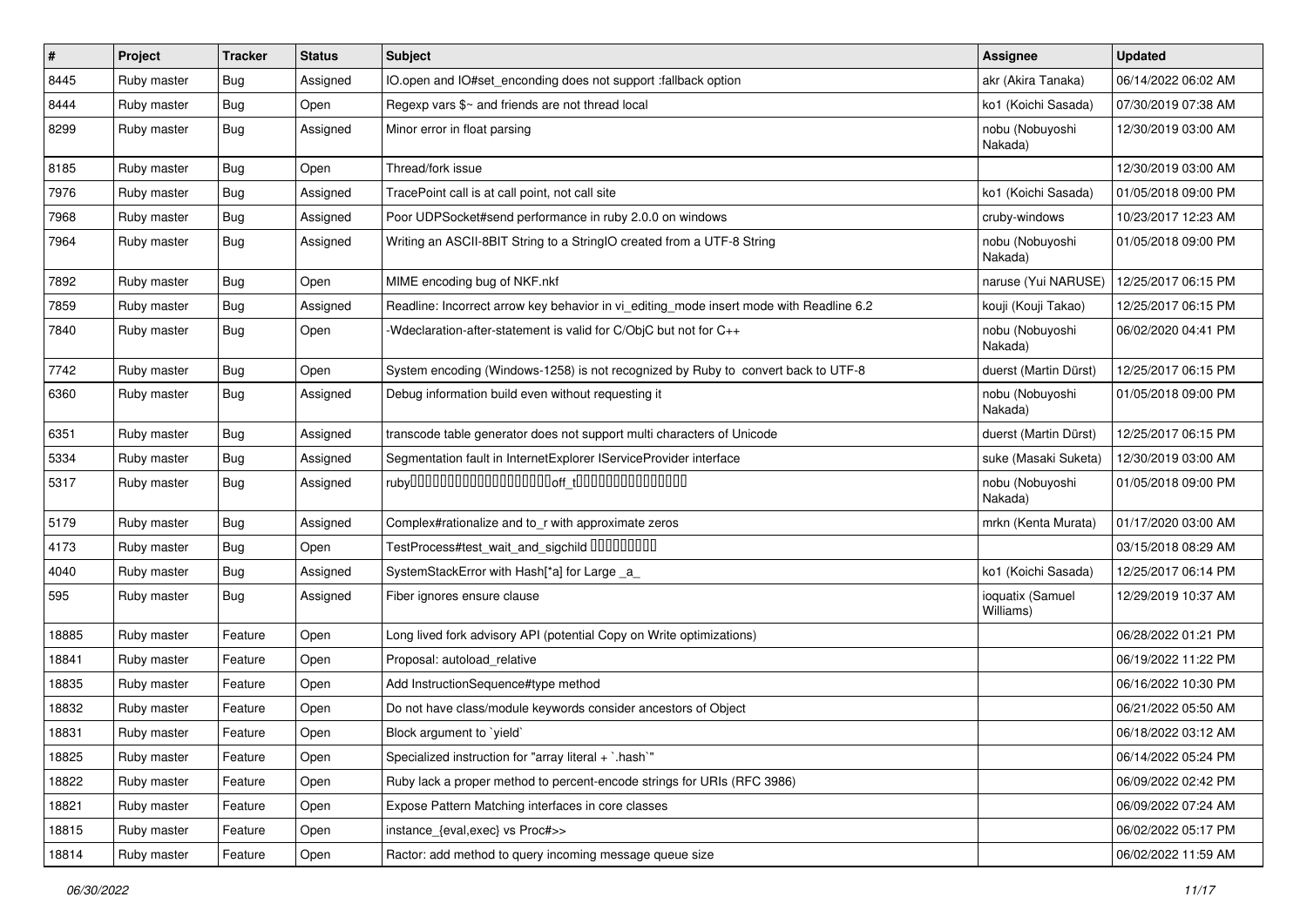| $\vert$ # | Project     | <b>Tracker</b> | <b>Status</b> | Subject                                                                                   | <b>Assignee</b>           | <b>Updated</b>      |
|-----------|-------------|----------------|---------------|-------------------------------------------------------------------------------------------|---------------------------|---------------------|
| 18812     | Ruby master | Feature        | Open          | Add ability to trace exit locations for YJIT                                              |                           | 06/01/2022 02:42 PM |
| 18809     | Ruby master | Feature        | Open          | Add Numeric#ceildiv                                                                       |                           | 06/21/2022 06:21 PM |
| 18798     | Ruby master | Feature        | Open          | UnboundMethod#==`with inherited classes                                                   |                           | 05/25/2022 12:32 AM |
| 18776     | Ruby master | Feature        | Open          | <b>Object Shapes</b>                                                                      |                           | 05/13/2022 01:11 AM |
| 18774     | Ruby master | Feature        | Open          | Add Queue#pop(timeout:)                                                                   |                           | 05/20/2022 12:27 AM |
| 18773     | Ruby master | Feature        | Assigned      | deconstruct to receive a range                                                            | ktsj (Kazuki Tsujimoto)   | 06/24/2022 07:21 AM |
| 18762     | Ruby master | Feature        | Open          | Add an Array#undigits that compliments Integer#digits                                     |                           | 05/03/2022 08:08 PM |
| 18757     | Ruby master | Feature        | Open          | Introduce %R percent literal for anchored regular expression patterns                     |                           | 04/27/2022 05:30 PM |
| 18736     | Ruby master | Feature        | Open          | self-p for method chain                                                                   |                           | 04/15/2022 11:09 AM |
| 18690     | Ruby master | Feature        | Open          | Allow `Kernel#then` to take arguments                                                     |                           | 05/10/2022 06:16 PM |
| 18685     | Ruby master | Feature        | Open          | Enumerator.product: Cartesian product of enumerables                                      |                           | 04/26/2022 07:02 AM |
| 18683     | Ruby master | Feature        | Open          | Allow to create hashes with a specific capacity.                                          |                           | 04/22/2022 02:34 PM |
| 18675     | Ruby master | Feature        | Open          | Add new exception class for resolv timeouts                                               |                           | 04/01/2022 11:22 PM |
| 18668     | Ruby master | Feature        | Open          | Merge `io-nonblock` gems into core                                                        |                           | 04/21/2022 10:02 AM |
| 18659     | Ruby master | Feature        | Open          | Create a Binding at the time of an exception and make it available to Rescue              |                           | 03/25/2022 10:55 AM |
| 18654     | Ruby master | Feature        | Open          | Enhancements to prettyprint                                                               | akr (Akira Tanaka)        | 05/12/2022 01:44 PM |
| 18647     | Ruby master | Feature        | Open          | Non-recursive option for iseq-targeted Tracepoints in ruby 2.6+                           |                           | 03/18/2022 09:41 AM |
| 18644     | Ruby master | Feature        | Open          | Coerce anything callable to a Proc                                                        |                           | 06/18/2022 05:28 PM |
| 18642     | Ruby master | Feature        | Open          | Named ripper fields                                                                       |                           | 05/12/2022 01:37 PM |
| 18640     | Ruby master | Feature        | Open          | default empty string argument for `String#sub` and `String#sub!`, e.g. `"hello".sub("I")` |                           | 03/19/2022 02:33 AM |
| 18639     | Ruby master | Feature        | Open          | Update Unicode data to Unicode Version 15.0.0                                             | duerst (Martin Dürst)     | 03/22/2022 07:38 PM |
| 18630     | Ruby master | Feature        | Open          | Introduce general `IO#timeout` and `IO#timeout=`for all (non-)blocking operations.        |                           | 04/21/2022 09:36 AM |
| 18617     | Ruby master | Feature        | Open          | Allow multiples keys in Hash#[] acting like Hash#dig                                      |                           | 03/10/2022 01:36 PM |
| 18603     | Ruby master | Feature        | Open          | Allow syntax like obj.method(arg)=value                                                   |                           | 02/27/2022 05:04 PM |
| 18597     | Ruby master | Feature        | Open          | Strings need a named method like 'dup' that doesn't duplicate if receiver is mutable      |                           | 02/26/2022 11:56 PM |
| 18594     | Ruby master | Feature        | Open          | Add a #to_h method on URI::Generic                                                        |                           | 03/31/2022 01:18 PM |
| 18593     | Ruby master | Feature        | Open          | Add back URI.escape                                                                       |                           | 02/18/2022 07:45 PM |
| 18583     | Ruby master | Feature        | Open          | Pattern-matching: API for custom unpacking strategies?                                    |                           | 03/17/2022 01:10 PM |
| 18576     | Ruby master | Feature        | Open          | Rename `ASCII-8BIT` encoding to `BINARY`                                                  |                           | 03/17/2022 03:06 PM |
| 18573     | Ruby master | Feature        | Open          | Object#pack1                                                                              |                           | 02/08/2022 08:51 AM |
| 18571     | Ruby master | Feature        | Assigned      | Removed the bundled sources from release package after Ruby 3.2                           | hsbt (Hiroshi<br>SHIBATA) | 03/28/2022 06:23 AM |
| 18568     | Ruby master | Feature        | Open          | Explore lazy RubyGems boot to reduce need for --disable-gems                              |                           | 02/17/2022 07:15 AM |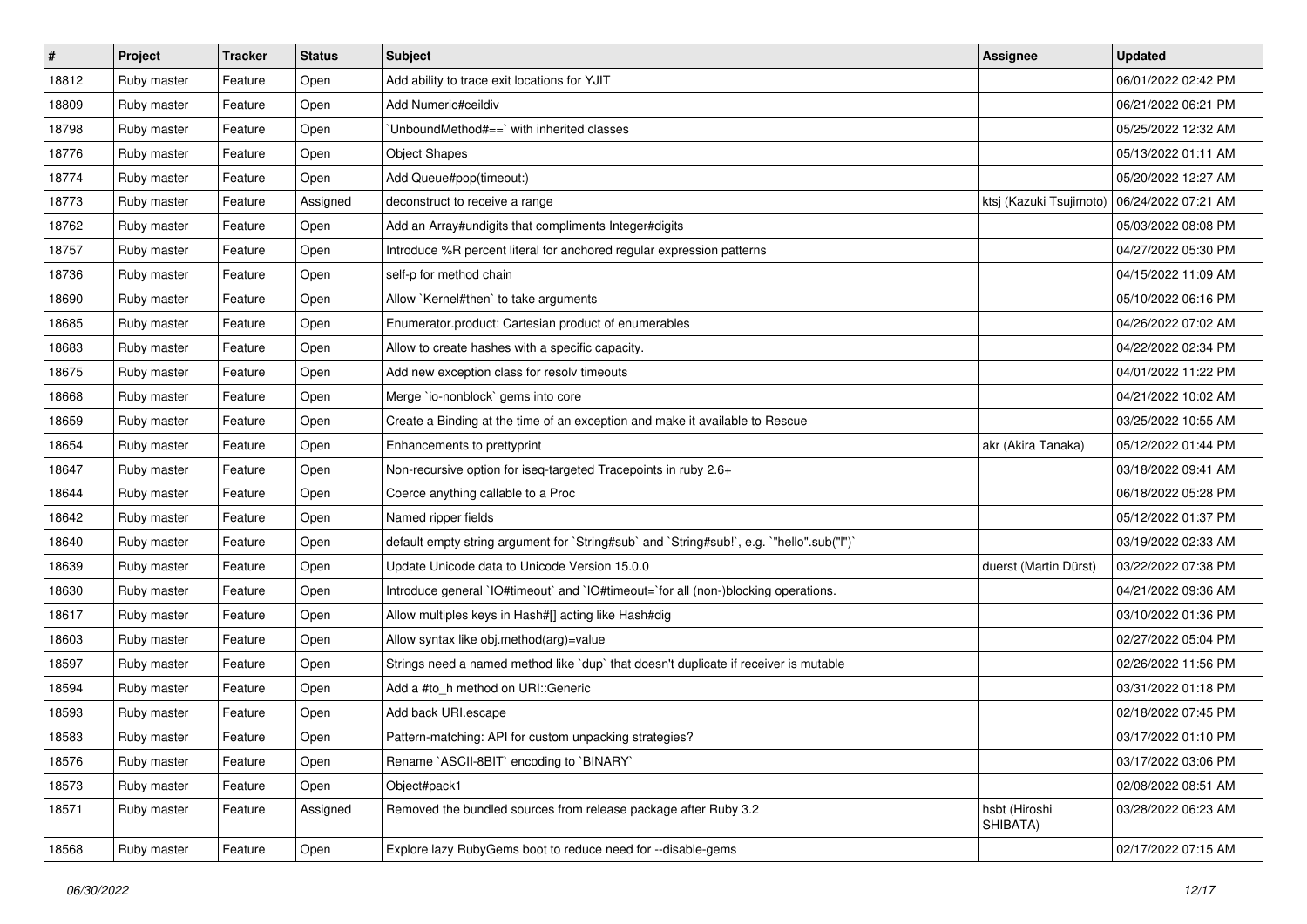| $\pmb{\#}$ | Project     | <b>Tracker</b> | <b>Status</b> | Subject                                                                                      | <b>Assignee</b>                               | <b>Updated</b>      |
|------------|-------------|----------------|---------------|----------------------------------------------------------------------------------------------|-----------------------------------------------|---------------------|
| 18564      | Ruby master | Feature        | Open          | Add Exception#detailed_message                                                               | mame (Yusuke<br>Endoh)                        | 02/01/2022 08:06 PM |
| 18559      | Ruby master | Feature        | Open          | Allocation tracing: Objects created by the parser are attributed to Kernel.require           |                                               | 06/28/2022 12:21 PM |
| 18554      | Ruby master | Feature        | Open          | Move unicode_normalize to a default gem                                                      |                                               | 01/31/2022 05:51 PM |
| 18551      | Ruby master | Feature        | Open          | Make Range#reverse_each to raise an exception if endless                                     |                                               | 01/28/2022 11:13 PM |
| 18515      | Ruby master | Feature        | Open          | Add Range#reverse_each implementation for performance                                        |                                               | 01/31/2022 02:23 AM |
| 18498      | Ruby master | Feature        | Open          | Introduce a public WeakKeysMap that compares by equality                                     |                                               | 02/20/2022 04:06 PM |
| 18494      | Ruby master | Feature        | Open          | [RFC] ENV["RUBY_GC_"]= changes GC parameters dynamically                                     |                                               | 01/17/2022 11:15 PM |
| 18478      | Ruby master | Feature        | Open          | Module#constant_pairs                                                                        |                                               | 01/11/2022 07:55 PM |
| 18477      | Ruby master | Feature        | Open          | Float#sqrt and Integer#sqrt                                                                  |                                               | 01/11/2022 07:34 PM |
| 18463      | Ruby master | Feature        | Open          | Random number generation with xoshiro                                                        |                                               | 02/13/2022 09:12 AM |
| 18462      | Ruby master | Feature        | Open          | Proposal to merge WASI based WebAssembly support                                             |                                               | 03/24/2022 03:05 AM |
| 18459      | Ruby master | Feature        | Assigned      | IRB autocomplete dropdown colour options                                                     | aycabta (aycabta.)                            | 01/05/2022 02:15 AM |
| 18450      | Ruby master | Feature        | Assigned      | Force break in prettyprint                                                                   | akr (Akira Tanaka)                            | 12/29/2021 02:02 PM |
| 18440      | Ruby master | Feature        | Open          | YJIT is enabled if any YJIT tuning options are set                                           |                                               | 12/30/2021 08:17 PM |
| 18439      | Ruby master | Feature        | Open          | Support YJIT for VC++                                                                        | maximecb (Maxime<br>Chevalier-Boisvert)       | 01/10/2022 11:29 PM |
| 18438      | Ruby master | Feature        | Open          | Add `Exception#additional_message` to show additional error information                      |                                               | 02/07/2022 02:55 AM |
| 18423      | Ruby master | Feature        | Open          | Installing stable versions like 3.0.3 from source generates fatal error by make              |                                               | 12/23/2021 11:44 PM |
| 18418      | Ruby master | Feature        | Open          | Add Net::HTTP#security_level=                                                                |                                               | 12/19/2021 11:58 AM |
| 18411      | Ruby master | Feature        | Open          | Introduce `Fiber.blocking` for disabling scheduler.                                          |                                               | 12/23/2021 05:10 PM |
| 18410      | Ruby master | Feature        | Open          | Proposal to make inspect include underscores on numerics                                     |                                               | 12/16/2021 09:07 AM |
| 18408      | Ruby master | Feature        | Assigned      | Allow pattern match to set instance variables                                                | ktsj (Kazuki Tsujimoto)   01/26/2022 07:07 PM |                     |
| 18402      | Ruby master | Feature        | Open          | <b>Argument Labels</b>                                                                       |                                               | 01/31/2022 06:14 PM |
| 18401      | Ruby master | Feature        | Open          | Rework `require_relative` to add the "current path" on `\$LOAD_PATH`                         |                                               | 12/09/2021 05:41 PM |
| 18395      | Ruby master | Feature        | Open          | Introduce Array#subtract! for performance                                                    |                                               | 12/08/2021 04:42 PM |
| 18384      | Ruby master | Feature        | Open          | Pattern Match Object                                                                         |                                               | 05/07/2022 06:01 PM |
| 18376      | Ruby master | Feature        | Open          | Version comparison API                                                                       |                                               | 12/30/2021 10:33 AM |
| 18369      | Ruby master | Feature        | Open          | users.detect(:name, "Dorian") as shorthand for users.detect {  user  user.name == "Dorian" } |                                               | 12/03/2021 02:23 PM |
| 18368      | Ruby master | Feature        | Open          | Range#step semantics for non-Numeric ranges                                                  |                                               | 02/02/2022 03:42 PM |
| 18360      | Ruby master | Feature        | Open          | PrettyPrint enhancements                                                                     |                                               | 11/24/2021 12:15 AM |
| 18357      | Ruby master | Feature        | Open          | Proposal: stop raising when block passed to IO#each_* closes the IO                          |                                               | 11/22/2021 09:03 PM |
| 18334      | Ruby master | Feature        | Open          | ENV#to_h returns a new Hash object but Hash#to_h does not, which can cause inconsistencies   |                                               | 11/17/2021 05:46 PM |
| 18332      | Ruby master | Feature        | Open          | a?b                                                                                          |                                               | 12/29/2021 04:38 AM |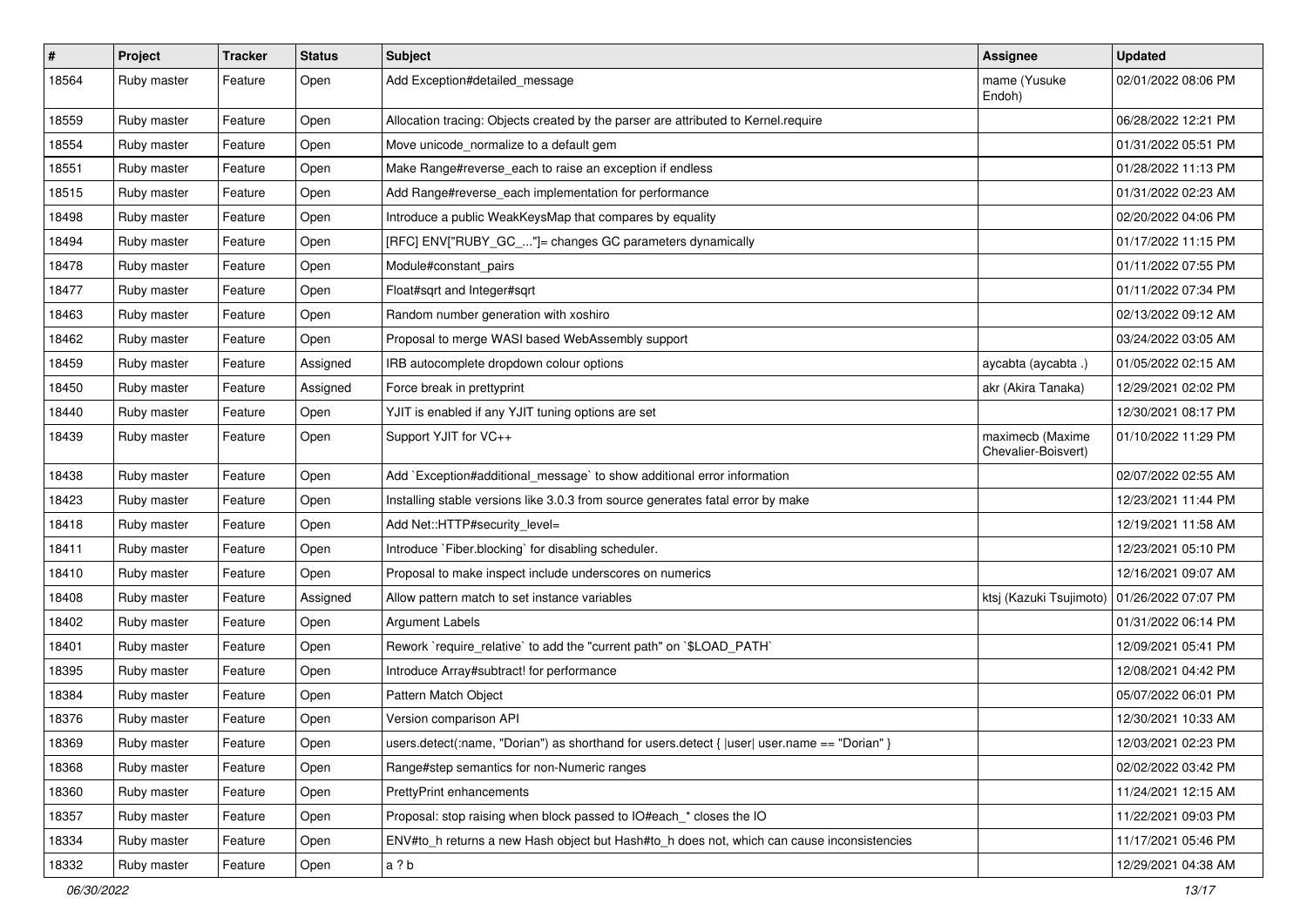| $\vert$ # | Project     | <b>Tracker</b> | <b>Status</b> | <b>Subject</b>                                                                                                                                                        | Assignee                      | <b>Updated</b>      |
|-----------|-------------|----------------|---------------|-----------------------------------------------------------------------------------------------------------------------------------------------------------------------|-------------------------------|---------------------|
| 18331     | Ruby master | Feature        | Open          | Kernel.#Time                                                                                                                                                          |                               | 11/13/2021 12:41 PM |
| 18296     | Ruby master | Feature        | Open          | Custom exception formatting should override `Exception#full_message`.                                                                                                 |                               | 12/15/2021 08:49 PM |
| 18291     | Ruby master | Feature        | Open          | When use $=\sim$ with named group, if regex is on the right side, variable not defined.                                                                               |                               | 11/06/2021 12:36 PM |
| 18285     | Ruby master | Feature        | Open          | NoMethodError#message uses a lot of CPU/is really expensive to call                                                                                                   |                               | 01/30/2022 12:45 PM |
| 18275     | Ruby master | Feature        | Open          | Add an option to define_method to not capture the surrounding environment                                                                                             | ko1 (Koichi Sasada)           | 12/03/2021 02:34 PM |
| 18265     | Ruby master | Feature        | Open          | Self-contained one-binary feature which discuss on ruby kaigi 2021 day 2, $\Box$ Ruby Committers vs the<br>World / CRuby Committers                                   |                               | 10/24/2021 04:11 PM |
| 18262     | Ruby master | Feature        | Open          | Enumerator::Lazy#partition                                                                                                                                            |                               | 11/20/2021 10:17 AM |
| 18259     | Ruby master | Feature        | Open          | Support quarter spec %q in Time#strftime                                                                                                                              |                               | 10/21/2021 12:15 PM |
| 18256     | Ruby master | Feature        | Open          | Change the canonical name of Thread::Mutex, Thread::Queue, Thread::SizedQueue and<br>Thread::ConditionVariable to just Mutex, Queue, SizedQueue and ConditionVariable |                               | 10/20/2021 10:59 PM |
| 18242     | Ruby master | Feature        | Open          | Parser makes multiple assignment sad in confusing way                                                                                                                 |                               | 10/09/2021 07:58 AM |
| 18228     | Ruby master | Feature        | Open          | Add a 'timeout' option to 'IO.copy_stream'                                                                                                                            |                               | 10/01/2021 05:10 AM |
| 18227     | Ruby master | Feature        | Open          | Static class initialization.                                                                                                                                          | ioquatix (Samuel<br>Williams) | 09/29/2021 09:21 PM |
| 18194     | Ruby master | Feature        | Open          | No easy way to format exception messages per thread/fiber scheduler context.                                                                                          | mame (Yusuke)<br>Endoh)       | 09/29/2021 10:10 AM |
| 18181     | Ruby master | Feature        | Open          | Introduce Enumerable#min_with_value, max_with_value, and minmax_with_value                                                                                            |                               | 01/25/2022 07:33 AM |
| 18179     | Ruby master | Feature        | Open          | Add Math methods to Numeric                                                                                                                                           |                               | 03/24/2022 02:54 PM |
| 18168     | Ruby master | Feature        | Open          | Add ActiveSupport deep_transform_values to Ruby                                                                                                                       |                               | 09/15/2021 05:29 AM |
| 18162     | Ruby master | Feature        | Open          | Shorthand method Proc#isolate to create isolated proc objects                                                                                                         |                               | 09/13/2021 02:33 AM |
| 18159     | Ruby master | Feature        | Open          | Integrate functionality of dead_end gem into Ruby                                                                                                                     | matz (Yukihiro<br>Matsumoto)  | 06/17/2022 02:06 PM |
| 18151     | Ruby master | Feature        | Open          | Incorrect Resoly result when DNS server is unreachable                                                                                                                |                               | 09/18/2021 12:22 AM |
| 18146     | Ruby master | Feature        | Open          | Add 'delete_prefix' and 'delete_suffix' to 'Pathname'                                                                                                                 |                               | 09/03/2021 04:59 AM |
| 18137     | Ruby master | Feature        | Open          | A new method to check Proc is isolated or not                                                                                                                         |                               | 10/27/2021 07:30 AM |
| 18136     | Ruby master | Feature        | Open          | take while after                                                                                                                                                      |                               | 01/28/2022 06:23 AM |
| 18135     | Ruby master | Feature        | Open          | Introduce Enumerable#detect_only                                                                                                                                      |                               | 09/02/2021 05:44 PM |
| 18127     | Ruby master | Feature        | Open          | Ractor-local version of Singleton                                                                                                                                     |                               | 11/09/2021 02:45 PM |
| 18083     | Ruby master | Feature        | Open          | Capture error in ensure block.                                                                                                                                        |                               | 10/21/2021 01:00 PM |
| 18070     | Ruby master | Feature        | Open          | `attr` should be removed                                                                                                                                              |                               | 08/09/2021 05:51 PM |
| 18069     | Ruby master | Feature        | Open          | instance exec' is just ignored when the block is originally a method                                                                                                  |                               | 08/10/2021 05:33 AM |
| 18063     | Ruby master | Feature        | Open          | io_uring implementation                                                                                                                                               |                               | 08/05/2021 10:02 AM |
| 18057     | Ruby master | Feature        | Open          | Introduce Array#mean                                                                                                                                                  |                               | 08/02/2021 02:16 PM |
| 18055     | Ruby master | Feature        | Open          | Introduce                                                                                                                                                             |                               | 07/30/2021 09:30 AM |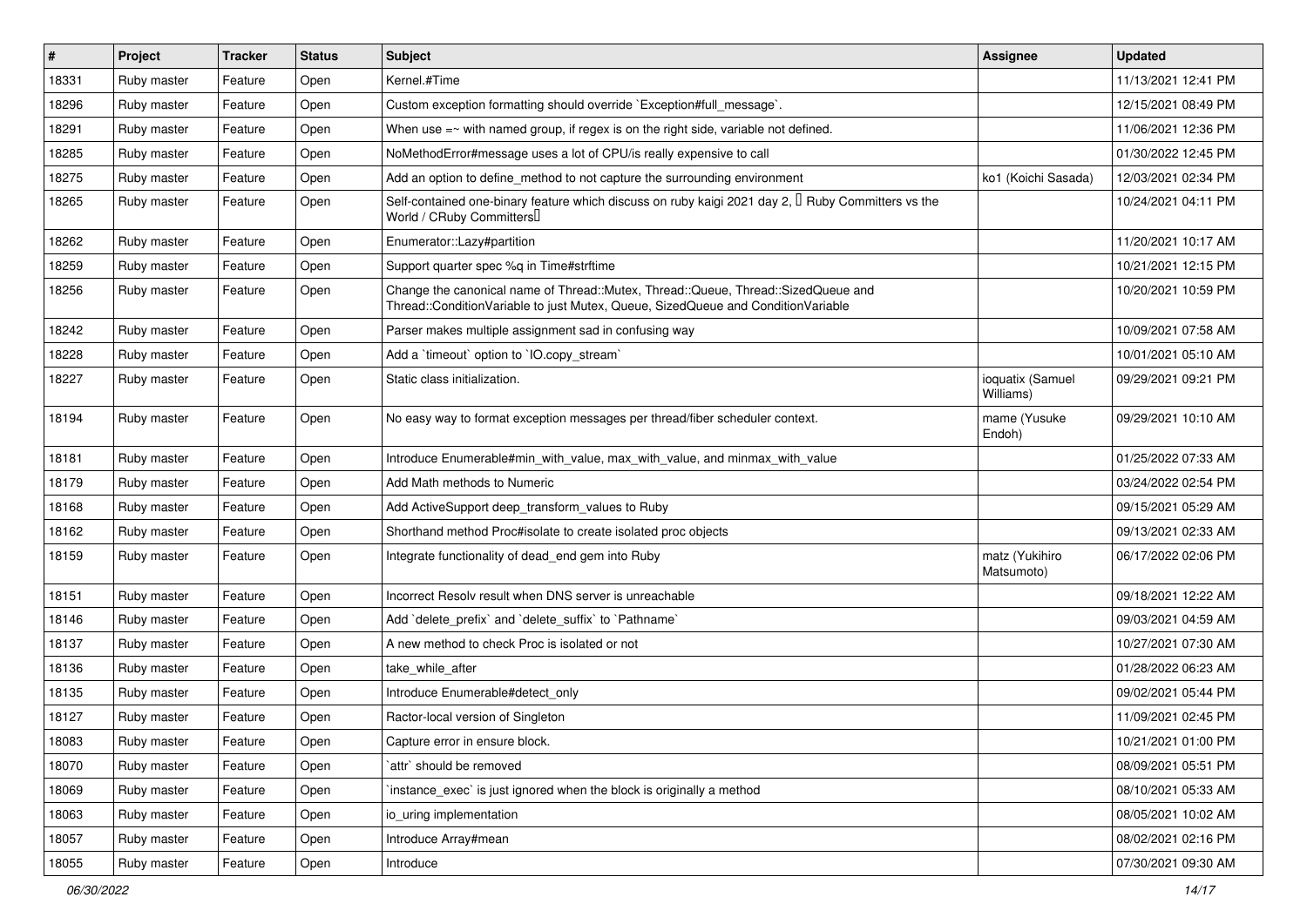| $\sharp$ | Project     | <b>Tracker</b> | <b>Status</b> | Subject                                                                                                                                     | <b>Assignee</b>              | <b>Updated</b>      |
|----------|-------------|----------------|---------------|---------------------------------------------------------------------------------------------------------------------------------------------|------------------------------|---------------------|
| 18035    | Ruby master | Feature        | Open          | Introduce general model/semantic for immutable by default.                                                                                  |                              | 11/09/2021 04:47 PM |
| 18033    | Ruby master | Feature        | Open          | Time.new to parse a string                                                                                                                  |                              | 12/07/2021 02:15 PM |
| 18005    | Ruby master | Feature        | Open          | Enable non-blocking 'binding.irb'.                                                                                                          |                              | 06/24/2021 07:20 PM |
| 18004    | Ruby master | Feature        | Open          | Add Async to the stdlib                                                                                                                     |                              | 11/26/2021 06:01 AM |
| 17994    | Ruby master | Feature        | Open          | Clarify 'IO.read' behavior and add 'File.read' method                                                                                       |                              | 07/16/2021 03:04 AM |
| 17950    | Ruby master | Feature        | Open          | Unable to pattern-match against a String key                                                                                                |                              | 06/15/2021 11:42 AM |
| 17944    | Ruby master | Feature        | Open          | Remove Socket.gethostbyaddr and Socket.gethostbyname                                                                                        |                              | 06/10/2021 08:26 AM |
| 17942    | Ruby master | Feature        | Open          | Add a `initialize(public @a, private @b)` shortcut syntax for defining public/private accessors for instance<br>vars as part of constructor |                              | 12/13/2021 12:43 AM |
| 17938    | Ruby master | Feature        | Open          | Keyword alternative for boolean positional arguments                                                                                        |                              | 07/15/2021 06:46 AM |
| 17924    | Ruby master | Feature        | Open          | Range#infinite?                                                                                                                             |                              | 07/08/2021 11:58 PM |
| 17884    | Ruby master | Feature        | Open          | locindex for profiling tools                                                                                                                | ko1 (Koichi Sasada)          | 05/24/2021 04:17 PM |
| 17859    | Ruby master | Feature        | Open          | Start IRB when running just `ruby`                                                                                                          |                              | 05/14/2021 07:54 AM |
| 17856    | Ruby master | Feature        | Open          | ary.member? is slower than ary.include?                                                                                                     |                              | 05/11/2021 10:12 AM |
| 17851    | Ruby master | Feature        | Open          | ruby extension for memoryview                                                                                                               |                              | 05/05/2021 03:15 PM |
| 17849    | Ruby master | Feature        | Open          | Fix Timeout timeout so that it can be used in threaded Web servers                                                                          | matz (Yukihiro<br>Matsumoto) | 04/10/2022 06:26 AM |
| 17844    | Ruby master | Feature        | Open          | Support list of methods to test with respond_to?                                                                                            |                              | 05/06/2021 07:00 PM |
| 17834    | Ruby master | Feature        | Open          | Add a Bytes and BytesArray class that implement memoryview                                                                                  |                              | 05/06/2021 02:22 PM |
| 17833    | Ruby master | Feature        | Open          | add IO.readinto(b) where b is a bytes like object that is you can get a memoryview from                                                     |                              | 06/30/2021 02:36 PM |
| 17830    | Ruby master | Feature        | Open          | Add Integer#previous and Integer#prev                                                                                                       | matz (Yukihiro<br>Matsumoto) | 04/27/2021 11:35 PM |
| 17825    | Ruby master | Feature        | Open          | Uniformize Float::INFINITY and Date::infinity.new                                                                                           |                              | 05/04/2021 01:43 AM |
| 17808    | Ruby master | Feature        | Open          | Feature Request: JS like splat of Object properties as named method parameters                                                              |                              | 04/17/2021 11:43 PM |
| 17797    | Ruby master | Feature        | Open          | MIPS support for addr2line.c                                                                                                                |                              | 04/13/2021 03:49 AM |
| 17790    | Ruby master | Feature        | Open          | Have a way to clear a String without resetting its capacity                                                                                 |                              | 04/21/2021 11:27 PM |
| 17786    | Ruby master | Feature        | Open          | Proposal: new "ends" keyword                                                                                                                |                              | 04/11/2021 01:40 AM |
| 17785    | Ruby master | Feature        | Open          | Allow named parameters to be keywords                                                                                                       | matz (Yukihiro<br>Matsumoto) | 12/17/2021 06:10 PM |
| 17773    | Ruby master | Feature        | Open          | Alias `Numeric#zero?` and `Float#zero?` as `Numeric#empty?` and `Float#empty?`                                                              |                              | 04/02/2021 03:39 PM |
| 17771    | Ruby master | Feature        | Open          | String#start_with? should not construct MatchData or set \$~                                                                                |                              | 04/02/2021 02:49 PM |
| 17758    | Ruby master | Feature        | Open          | Provide Hash#count for performance improvement                                                                                              |                              | 03/28/2021 06:39 PM |
| 17753    | Ruby master | Feature        | Open          | Add Module#namespace                                                                                                                        |                              | 04/17/2021 08:04 AM |
| 17749    | Ruby master | Feature        | Open          | Const source location without name                                                                                                          |                              | 04/17/2021 07:38 AM |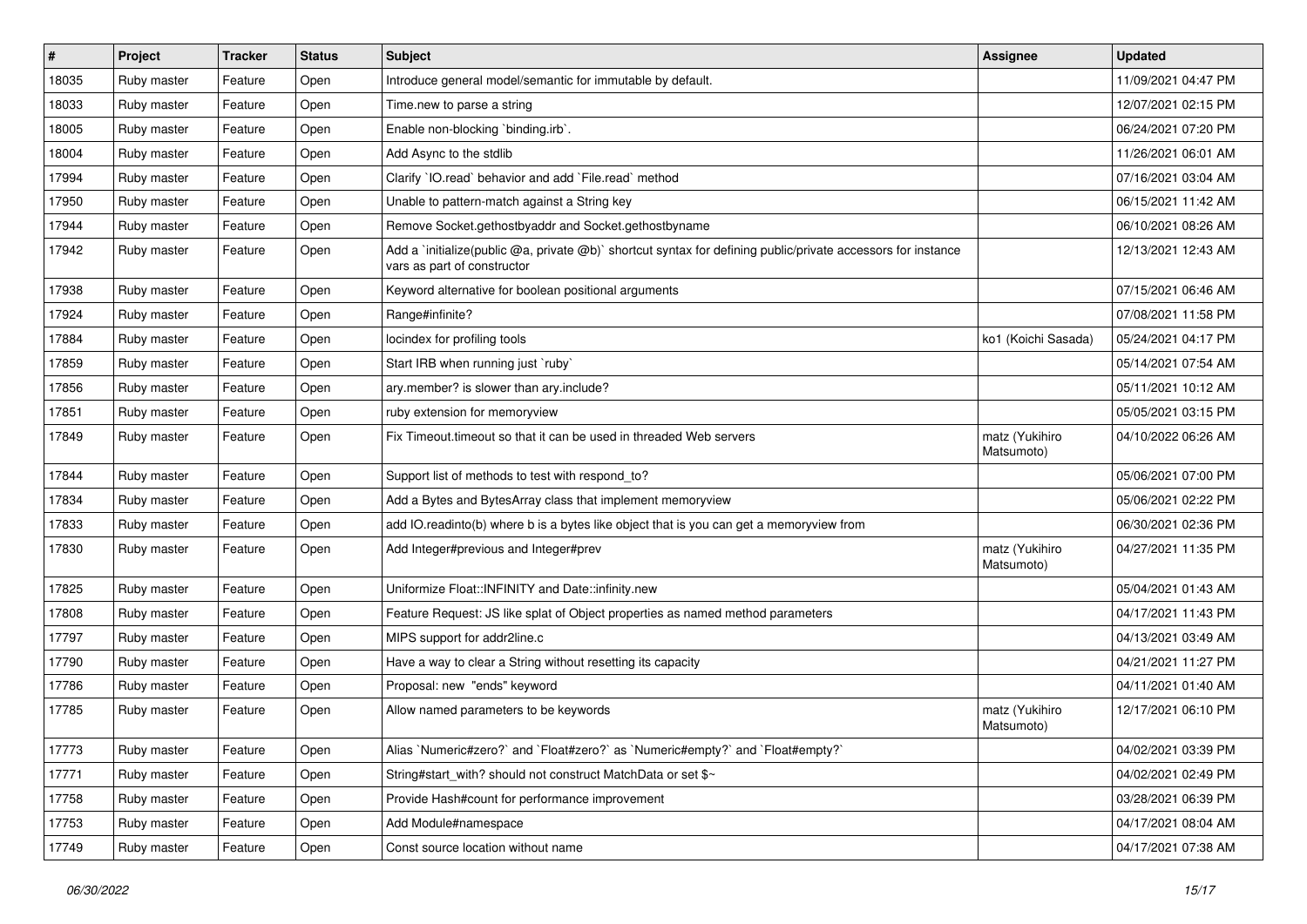| $\pmb{\#}$ | Project     | <b>Tracker</b> | <b>Status</b> | <b>Subject</b>                                                                                                                                             | Assignee                          | <b>Updated</b>      |
|------------|-------------|----------------|---------------|------------------------------------------------------------------------------------------------------------------------------------------------------------|-----------------------------------|---------------------|
| 17743      | Ruby master | Feature        | Open          | Show argument types in backtrace                                                                                                                           |                                   | 03/25/2021 06:39 PM |
| 17741      | Ruby master | Feature        | Open          | Ruby links to `objc` for convenience - this should be moved into a native ext                                                                              |                                   | 03/23/2021 01:24 AM |
| 17718      | Ruby master | Feature        | Open          | a method paramaters object that can be pattern matched against                                                                                             |                                   | 03/24/2021 01:29 PM |
| 17682      | Ruby master | Feature        | Open          | String#casecmp performance improvement                                                                                                                     |                                   | 03/24/2021 02:29 PM |
| 17663      | Ruby master | Feature        | Open          | Enumerator#with, an alternative to Enumerator#with_object                                                                                                  |                                   | 03/02/2021 05:48 PM |
| 17660      | Ruby master | Feature        | Open          | Expose information about which basic methods have been redefined                                                                                           |                                   | 03/02/2021 03:31 PM |
| 17647      | Ruby master | Feature        | Open          | Print register `r11` on 32-bit ARM Linux                                                                                                                   |                                   | 04/30/2021 11:22 AM |
| 17638      | Ruby master | Feature        | Assigned      | Support backtracing with the libbacktrace library                                                                                                          | naruse (Yui NARUSE)               | 03/05/2021 03:40 PM |
| 17627      | Ruby master | Feature        | Open          | Suggestion: Implement `freeze_values` instance method on collection-like classes.                                                                          |                                   | 02/16/2021 07:58 PM |
| 17616      | Ruby master | Feature        | Open          | Support backtracing on Linux with non-GNU-libc + libunwind                                                                                                 |                                   | 02/09/2021 01:12 PM |
| 17611      | Ruby master | Feature        | Open          | Expose `rb_execarg` interfaces and `rb_grantpt`                                                                                                            |                                   | 02/07/2021 01:52 AM |
| 17593      | Ruby master | Feature        | Assigned      | load_iseq_eval should override the ISeq path                                                                                                               | ko1 (Koichi Sasada)               | 02/16/2021 08:27 AM |
| 17579      | Ruby master | Feature        | Open          | [Proposal] A suggestion for newline-separated shorthand notation, for the creation of Arrays containing<br>strings that may contain ' ' (space) characters |                                   | 01/25/2021 04:33 PM |
| 17576      | Ruby master | Feature        | Open          | Partial Functions (procs, lambdas)                                                                                                                         |                                   | 01/24/2021 07:58 PM |
| 17566      | Ruby master | Feature        | Open          | Tune thread QoS / efficiency on macOS                                                                                                                      |                                   | 01/29/2021 09:16 AM |
| 17562      | Ruby master | Feature        | Open          | Update - E option in --help                                                                                                                                |                                   | 01/19/2021 05:38 PM |
| 17550      | Ruby master | Feature        | Open          | Why no function to get all subdirectories of a directory?                                                                                                  |                                   | 01/18/2021 08:57 AM |
| 17548      | Ruby master | Feature        | Open          | Need simple way to include symlink directories in Dir.glob                                                                                                 |                                   | 03/21/2022 01:35 PM |
| 17528      | Ruby master | Feature        | Open          | Make Addrinfo.getaddrinfo fall back to Timeout.timeout for :resolv_timeout                                                                                 |                                   | 01/13/2021 08:50 PM |
| 17525      | Ruby master | Feature        | Open          | Implement Happy Eyeballs Version 2 (RFC8305) in Socket.tcp                                                                                                 | Glass_saga (Masaki<br>Matsushita) | 06/16/2022 01:08 AM |
| 17496      | Ruby master | Feature        | Open          | Add constant Math::TAU                                                                                                                                     |                                   | 01/13/2021 05:47 AM |
| 17474      | Ruby master | Feature        | Open          | Interpreting constants at compile time                                                                                                                     |                                   | 01/07/2021 04:40 PM |
| 17473      | Ruby master | Feature        | Open          | Make Pathname to embedded class of Ruby                                                                                                                    | akr (Akira Tanaka)                | 01/07/2022 09:25 AM |
| 17472      | Ruby master | Feature        | Open          | HashWithIndifferentAccess like Hash extension                                                                                                              |                                   | 06/16/2022 01:08 AM |
| 17471      | Ruby master | Feature        | Open          | send if method for improved conditional chaining                                                                                                           |                                   | 12/29/2020 03:23 PM |
| 17468      | Ruby master | Feature        | Open          | Deprecate RUBY_DEVEL                                                                                                                                       |                                   | 06/16/2022 01:08 AM |
| 17416      | Ruby master | Feature        | Open          | Improve performance Kernel#itself                                                                                                                          |                                   | 12/21/2020 01:14 PM |
| 17414      | Ruby master | Feature        | Open          | Ractor should allow access to shareable attributes for Modules/Classes                                                                                     | ko1 (Koichi Sasada)               | 12/21/2020 03:56 PM |
| 17406      | Ruby master | Feature        | Open          | Add `NoMatchingPatternError#depth`                                                                                                                         |                                   | 12/19/2020 03:18 PM |
| 17404      | Ruby master | Feature        | Open          | Ractor `move:` API to allow shareability check                                                                                                             | ko1 (Koichi Sasada)               | 12/18/2020 09:17 PM |
| 17393      | Ruby master | Feature        | Open          | `Ractor::Moved#inspect`                                                                                                                                    | ko1 (Koichi Sasada)               | 12/21/2020 05:47 PM |
| 17375      | Ruby master | Feature        | Open          | Add scheduler callbacks for transferring fibers                                                                                                            |                                   | 12/07/2020 11:31 PM |